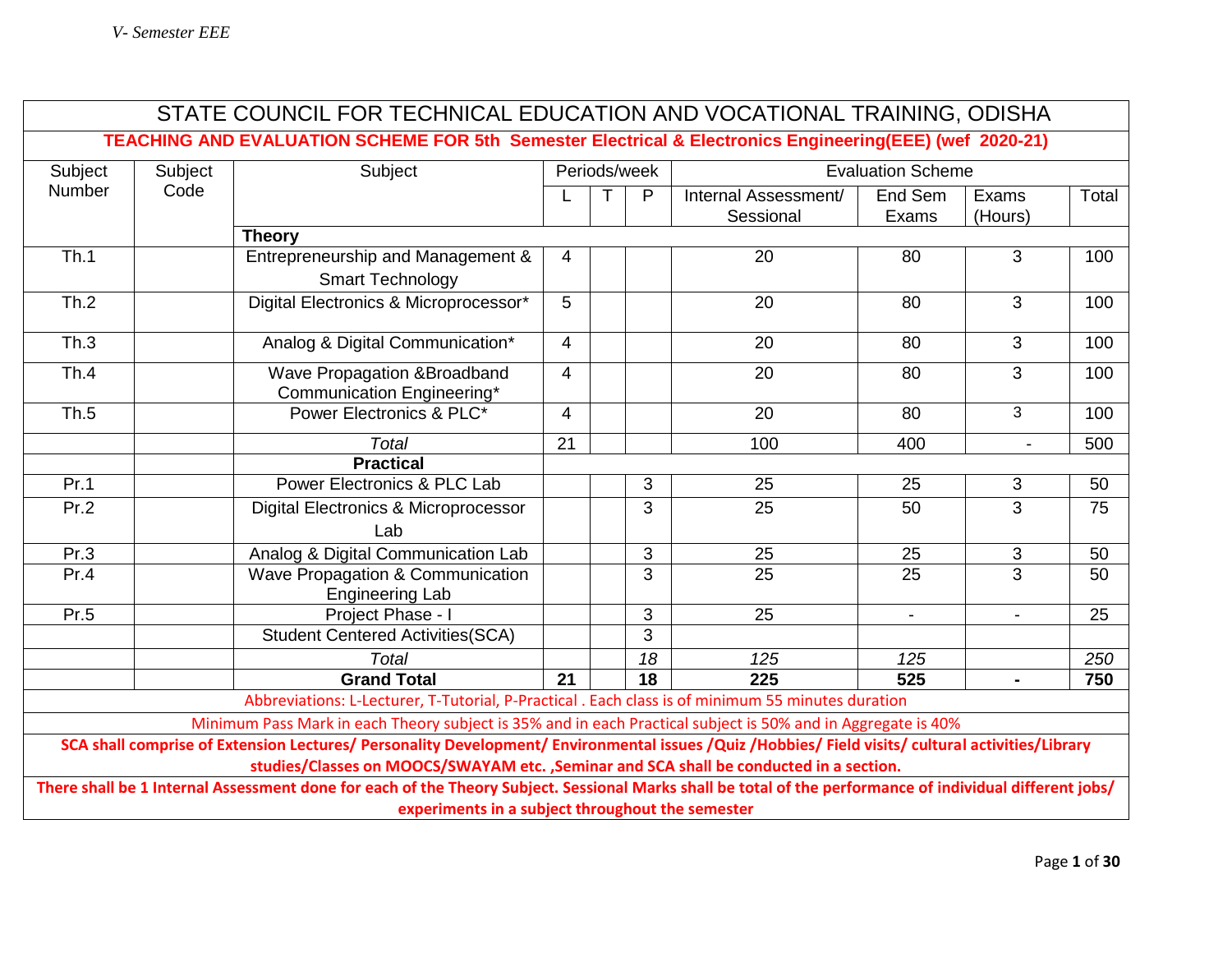## **CURRICULLUM OF 5TH SEMESTER**

## **For**

# **DIPLOMA IN ELECTRICAL & ELECTRONICS ENGINEERING**

**(Effective from 2020-21 Sessions)**



# **STATE COUNCIL FOR TECHNICAL EDUCATION & VOCATIONAL TRAINING, ODISHA, BHUBANESWAR**

Page **2** of **30**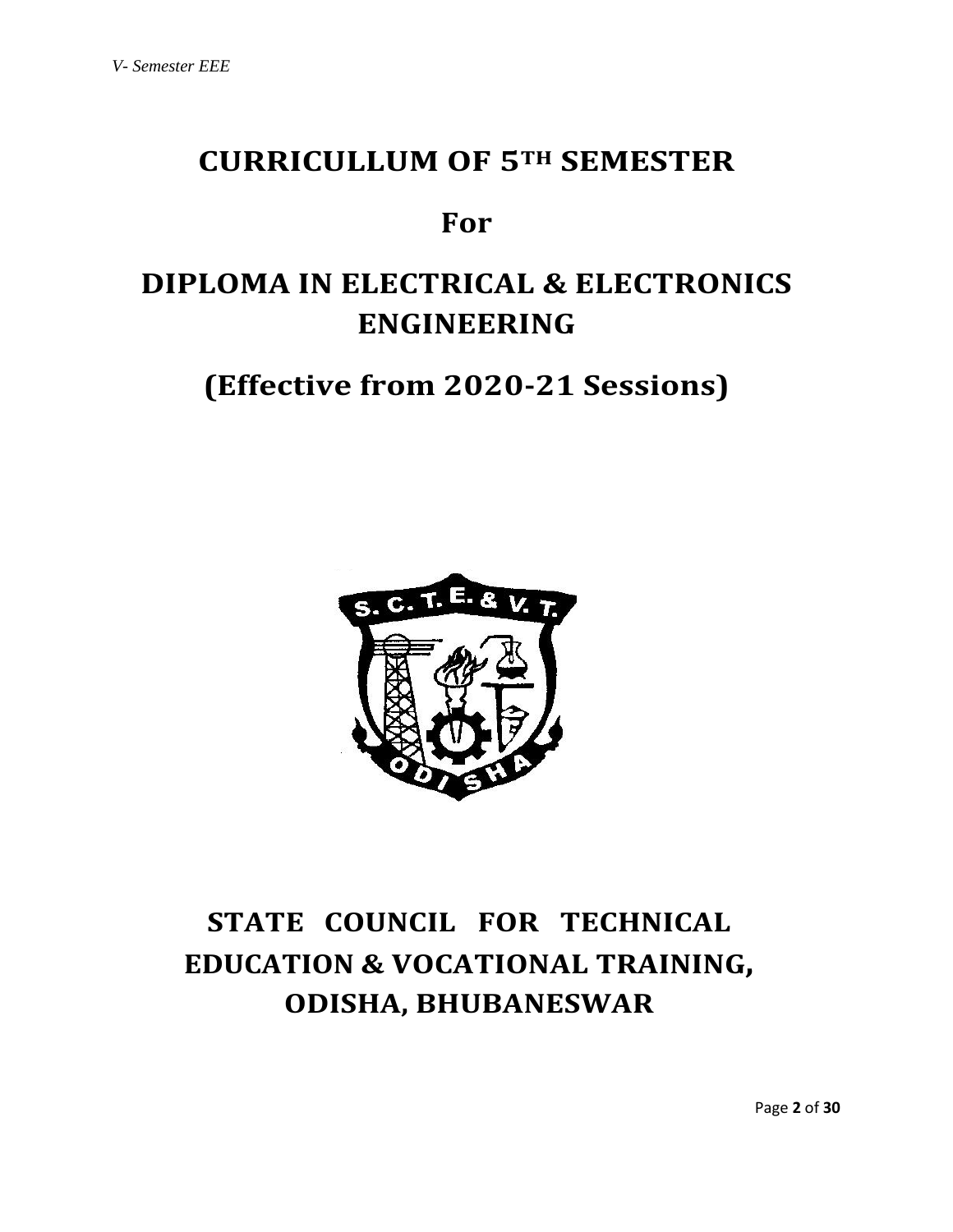| (Common to All Branches) |                       |                            |          |  |  |
|--------------------------|-----------------------|----------------------------|----------|--|--|
| <b>Theory</b>            | 4 Periods per<br>week | <b>Internal Assessment</b> | 20 Marks |  |  |
| <b>Total Periods</b>     | <b>60 Periods</b>     | <b>End Sem Exam</b>        | 80 Marks |  |  |
| <b>Examination</b>       | 3hours                | <b>Total Marks</b>         | 100Marks |  |  |

## **Th1. ENTREPRENEURSHIP and MANAGEMENT & SMART TECHNOLOGY**

## **Topic Wise Distribution of Periods**

| SI No.         | Topic                                                              | Periods |
|----------------|--------------------------------------------------------------------|---------|
| 1              | Entrepreneurship                                                   | 10      |
| $\overline{2}$ | Market Survey and Opportunity<br>Identification(Business Planning) | 8       |
| 3              | <b>Project report Preparation</b>                                  | 4       |
| 4              | <b>Management Principles</b>                                       | 5       |
| 5              | <b>Functional Areas of Management</b>                              | 10      |
| 6              | Leadership and Motivation                                          | 6       |
| $\overline{7}$ | Work Culture, TQM & Safety                                         | 5       |
| 8              | Legislation                                                        | 6       |
| 9              | <b>Smart Technology</b>                                            | 6       |
|                | <b>TOTAL</b>                                                       | 60      |

## **RATIONALE**

In the present day scenario, it has become imperative to impart entrepreneurship and management concepts to students, so that a significant percentage of them can be directed towards setting up and managing their own small enterprises. It may be further added that an entrepreneurial mind set with managerial skill helps the student in the job market. The students can also be introduced with Startup and Smart Technology concept, which shall radically change the working environment in the coming days in the face of Industry 4.0

*In this subject, the Students shall be introduced/ exposed to different concepts and Terminologies in brief only, so that he/she can have broad idea about different concepts/items taught in this subject.* Solving numerical problem on any topic/item is beyond the scope of this subject.

#### **OBJECTIVES**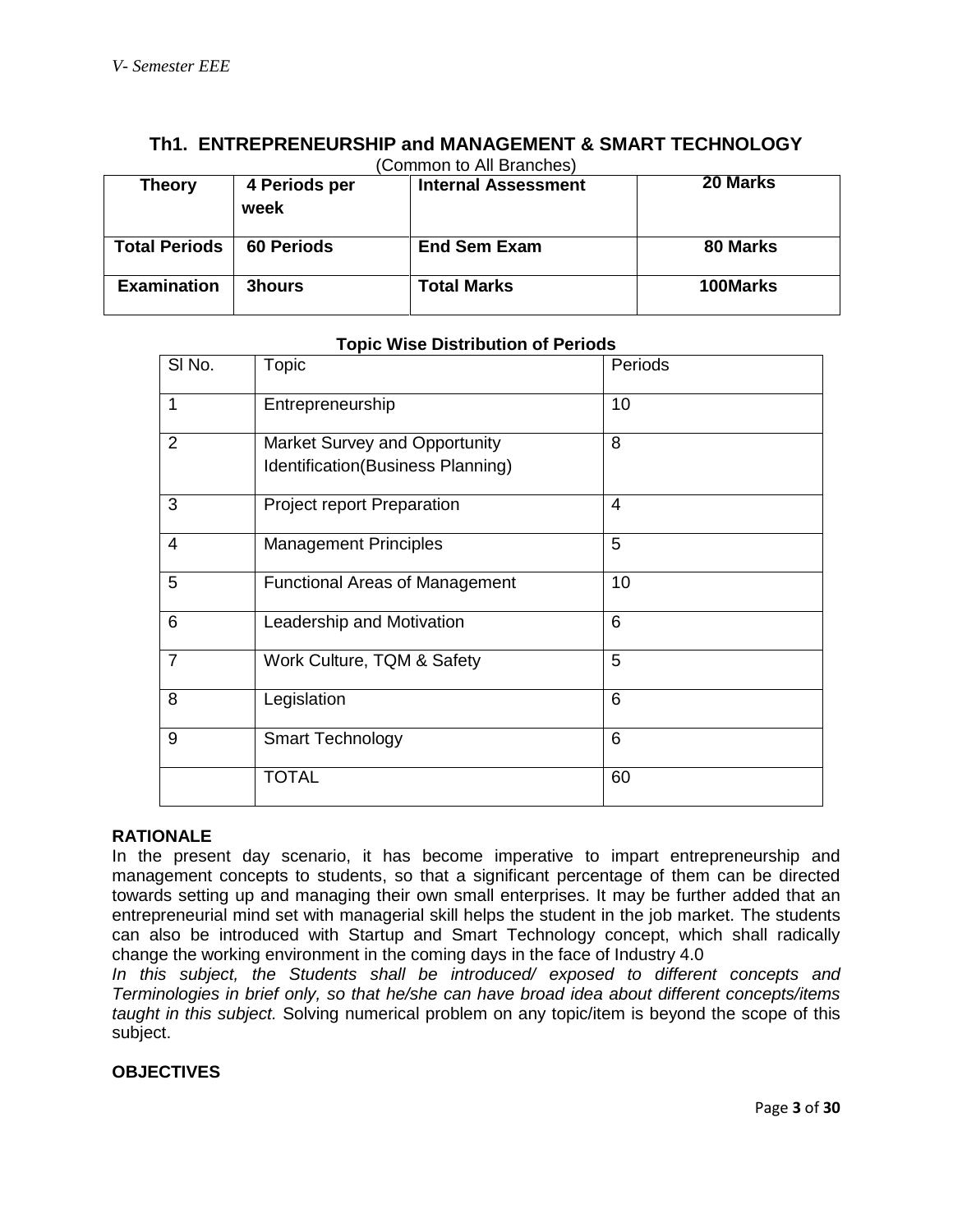After undergoing this course, the students will be able to :

- Know about Entrepreneurship, Types of Industries and Startups
- Know about various schemes of assistance by entrepreneurial support agencies
- Conduct market survey
- Prepare project report
- know the management Principles and functional areas of management
- Inculcate leadership qualities to motivate self and others.
- Maintain and be a part of healthy work culture in an organisation.
- Use modern concepts like TQM
- Know the General Safety Rules
- Know about IOT and its Application in SMART Environment.

## **DETAILED CONTENTS**

#### 1. **Entrepreneurship**

- Concept / Meaning of Entrepreneurship
- Need of Entrepreneurship
- Characteristics, Qualities and Types of entrepreneur, Functions
- Barriers in entrepreneurship
- Entrepreneurs vrs. Manager
- Forms of Business Ownership: Sole proprietorship, partnership forms and others
- Types of Industries, Concept of Start-ups
- Entrepreneurial support agencies at National, State, District Level( Sources): DIC, NSIC,OSIC, SIDBI, NABARD, Commercial Banks, KVIC etc.
- Technology Business Incubators (TBI) and Science and Technology Entrepreneur Parks

## 2. **Market Survey and Opportunity Identification (Business Planning)**

- Business Planning
- SSI, Ancillary Units, Tiny Units, Service sector Units
- Time schedule Plan, Agencies to be contacted for Project Implementation
- Assessment of Demand and supply and Potential areas of Growth
- Identifying Business Opportunity
- Final Product selection

## 3. **Project report Preparation**

- Preliminary project report
- Detailed project report, Techno economic Feasibility
- Project Viability

## 4. **Management Principles**

- Definitions of management
- Principles of management
- Functions of management (planning, organising, staffing, directing and controlling etc.)
- Level of Management in an Organisation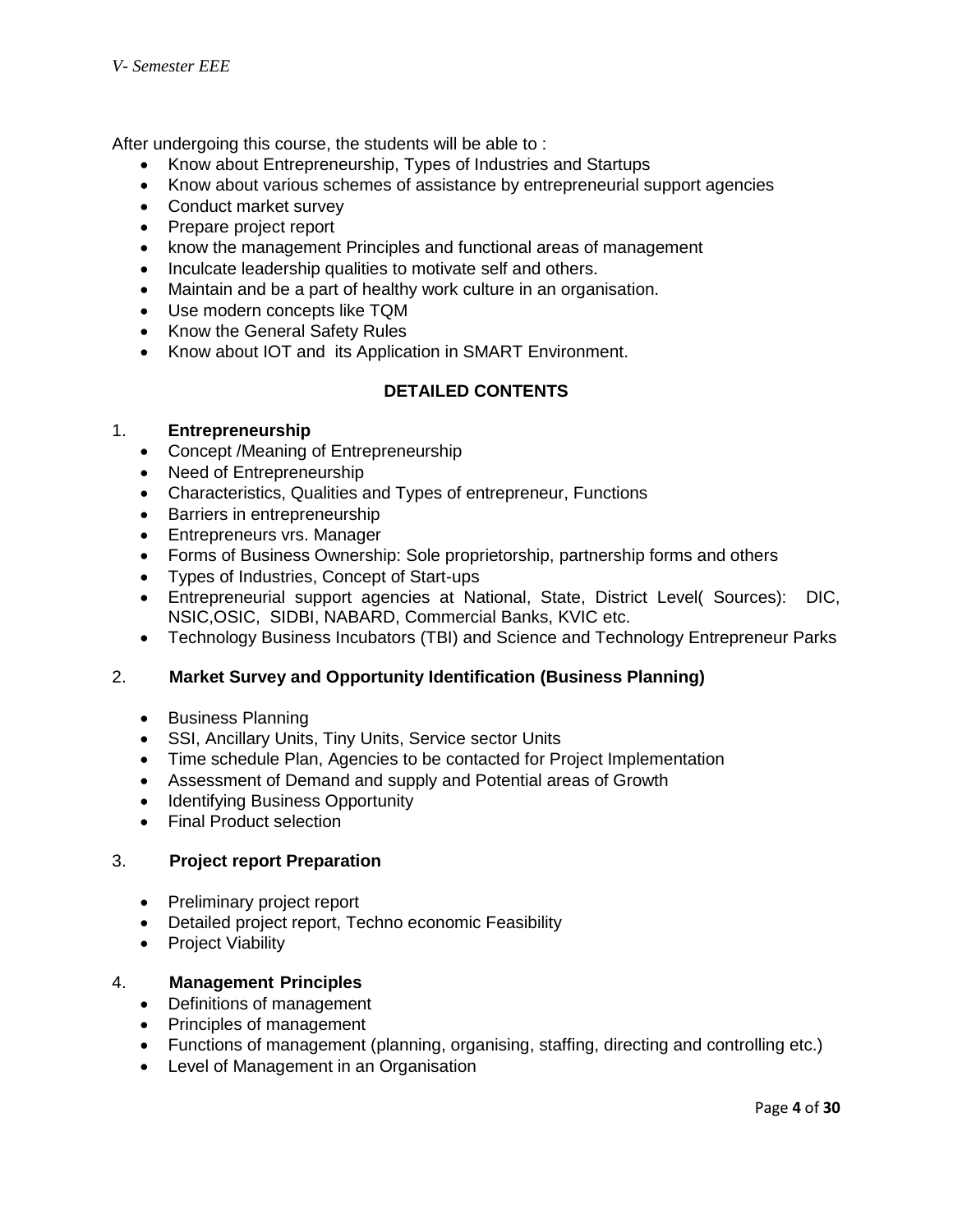## 5. **Functional Areas of Management**

- a) Production management
	- Functions, Activities
	- Productivity
	- Quality control
	- Production Planning and control
- b) Inventory Management
	- Need for Inventory management
	- Models/Techniques of Inventory management
- c) Financial Management
	- Functions of Financial management
	- Management of Working capital
	- Costing (only concept)
	- Break even Analysis
	- Brief idea about Accounting Terminologies: Book Keeping, Journal entry, Petty Cash book, P&L Accounts, Balance Sheets(only Concepts)
- d) Marketing Management
	- Concept of Marketing and Marketing Management
	- Marketing Techniques (only concepts)
	- Concept of 4P s (Price, Place, Product, Promotion)
- e) Human Resource Management
- Functions of Personnel Management
- Manpower Planning, Recruitment, Sources of manpower, Selection process, Method of Testing, Methods of Training & Development, Payment of Wages

## 6. **Leadership and Motivation**

- a) Leadership
	- Definition and Need/Importance
	- Qualities and functions of a leader
	- Manager Vs Leader
	- Style of Leadership (Autocratic, Democratic, Participative)
- b) Motivation
	- Definition and characteristics
	- Importance of motivation
	- Factors affecting motivation
	- Theories of motivation (Maslow)
	- Methods of Improving Motivation
	- Importance of Communication in Business
	- Types and Barriers of Communication

## 7. **Work Culture, TQM & Safety**

- Human relationship and Performance in Organization
- Relations with Peers, Superiors and Subordinates
- TQM concepts: Quality Policy, Quality Management, Quality system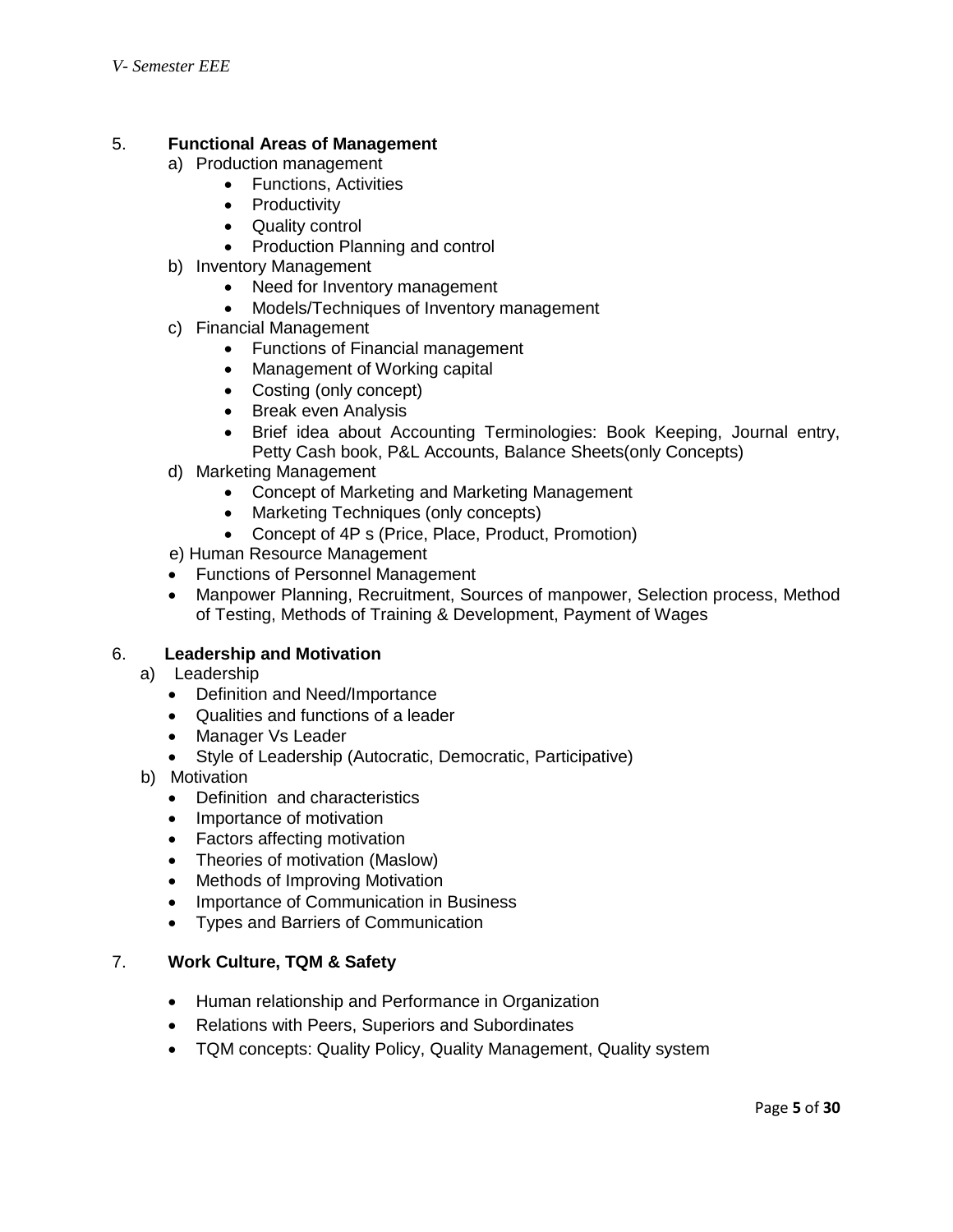Accidents and Safety, Cause, preventive measures, General Safety Rules , Personal Protection Equipment(PPE)

## 8. **Legislation**

- a) Intellectual Property Rights(IPR), Patents, Trademarks, Copyrights
- b) Features of Factories Act 1948 with Amendment (only salient points)
- c) Features of Payment of Wages Act 1936 (only salient points)

## 9. **Smart Technology**

- Concept of IOT, How IOT works
- Components of IOT, Characteristics of IOT, Categories of IOT
- Applications of IOT- Smart Cities, Smart Transportation, Smart Home, Smart Healthcare, Smart Industry, Smart Agriculture, Smart Energy Management etc.

## **Syllabus to be covered before IA:** Chapter 1,2,3,4

## **RECOMMENDED BOOKS**

- 1. Entrepreneurship Development and Management by R.K Singhal, Katson Books., New Delhi
- 2. Entrepreneurship Development and Management by U Saroj and V Mahendiratta, Abhishek Publications, Chandigarh
- 3. Entrepreneurship Development and Management by Vasant Desai, Himalaya Pub.House
- 4. Industrial Engineering and Management by O.P Khanna ,Dhanpat Rai and Sons
- 5. Industrial Engineering and Management by Banga and Sharma, Khanna Publications
- 6. Internet of Things by Jeeva Jose, Khanna Publications, New Delhi
- 7. Online Resource on Startups and other concepts

8. <https://www.fundable.com/learn/resources/guides/startup>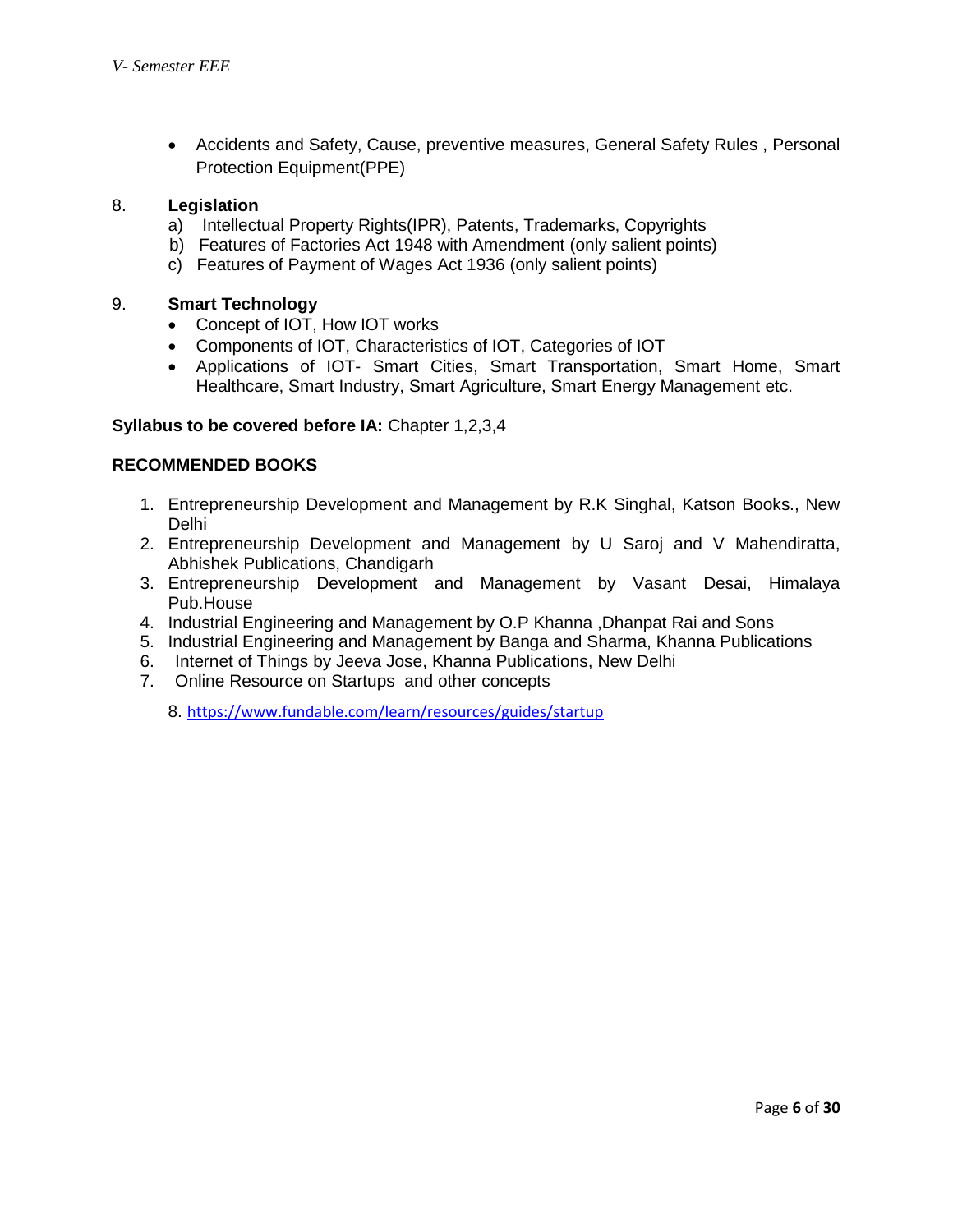## **TH.2 DIGITAL ELECTRONICS & MICROPROCESSOR (Common to Electrical)**

| Name of the Course: Diploma in Electrical (Instrumentation and Control) Engineering |           |                                  |                 |  |
|-------------------------------------------------------------------------------------|-----------|----------------------------------|-----------------|--|
| Course code:                                                                        | Th.2      | Semester                         | г <sup>th</sup> |  |
| <b>Total Period:</b>                                                                | 75        | Examination                      | 3 Hrs.          |  |
| Theory periods:                                                                     | 5P / week | Internal Assessment:             | 20              |  |
| Tutorial:                                                                           | ---       | <b>End Semester Examination:</b> | 80              |  |
| Maximum marks:                                                                      | 100       |                                  |                 |  |

## **A. RATIONALE**

The tremendous power and usefulness of digital electronics can be seen from the wide variety of industrial and consumer products, such as automated industrial machinery, computers, microprocessors, pocket calculators, digital watches and clocks, TV games, etc., Which are based on the principles of digital electronics? The years of applications of digital electronics have been increasing every day. In fact, digital systems have invaded all walks of life. This subject will very much helpful for student to understand clearly about the developmental concept of digital devices.

## **B. OBJECTIVES**

On comprehend of the subject, the student will able to

- 1. Comprehend the systems and codes.
- 2. Familiar with logic gates.
- 3. Realize logic expressions using gates.
- 4. Construct and verify the operation of arithmetic & logic circuits
- 5. Understand and appreciate the relevance of combinational circuits.
- 6. Know various logic families & flops.
- 7. Architecture & different instructions of 8085 microprocessor.
- 8. Assembly language programs and write programs & functions of the interfacing chips like 8255, 8259, 8259 etc.

## **C. TOPIC WISE DISTRIBUTION OF PERIODS**

| SI. No. | <b>Topics</b>                        | <b>Periods</b> |
|---------|--------------------------------------|----------------|
|         | <b>Basics Of Digital Electronics</b> | 15             |
| 2       | <b>Combinational Logic Circuits</b>  | 15             |
| 3       | <b>Sequential Logic Circuits</b>     | 15             |
| 4       | 8085 Microprocessor                  | 20             |
| 5       | Interfacing And Support Chips        | 10             |
|         | Total                                | 75             |

## D : **COURSE CONTENT IN TERMS OF SPECIFIC OBJECTIVES**

## **1. BASICS OF DIGITAL ELECTRONICS**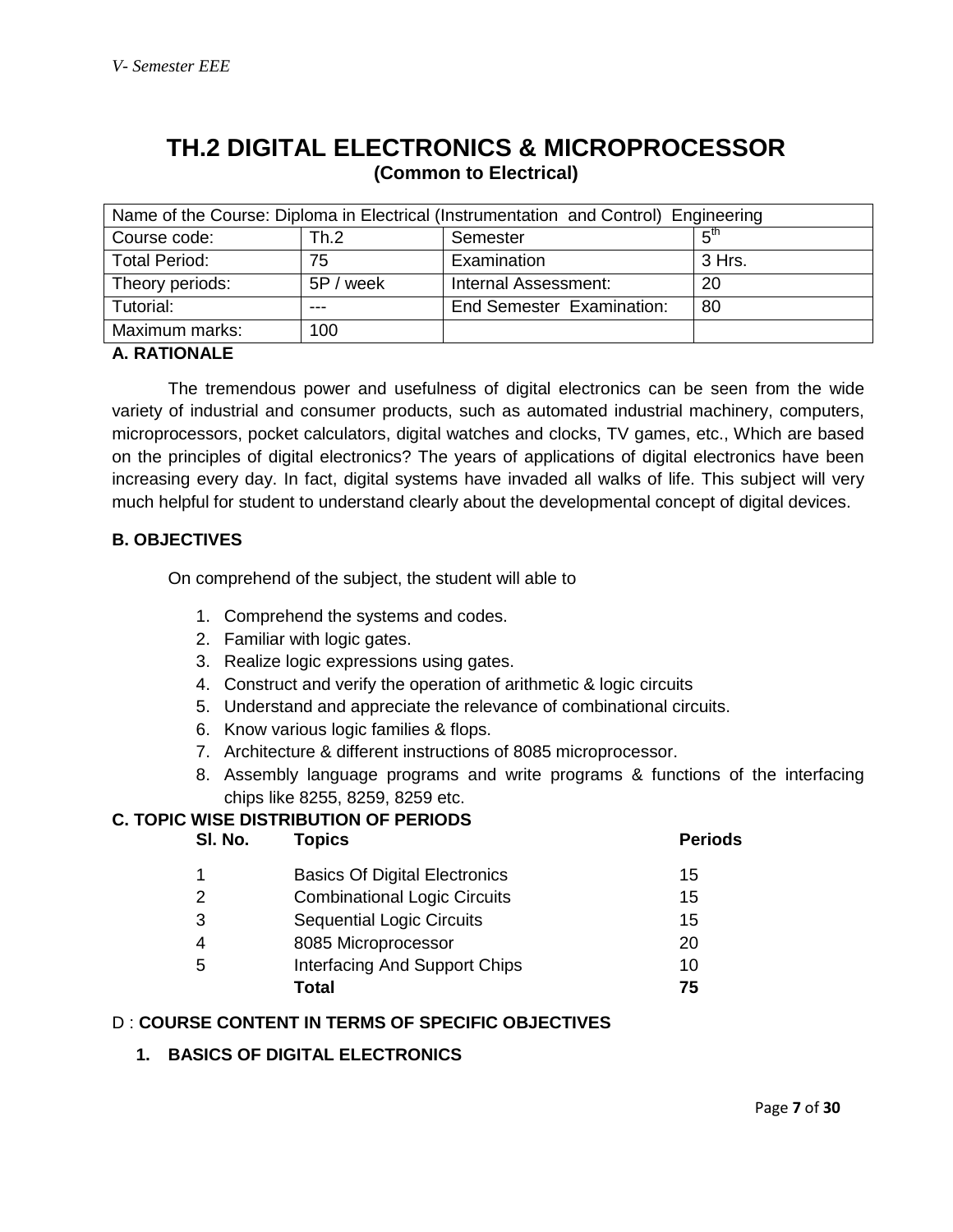- 1.1 Binary, Octal, Hexadecimal number systems and compare with Decimal system.
- 1.2 Binary addition, subtraction, Multiplication and Division.
- 1.3 1's complement and 2's complement numbers for a binary number
- 1.4 Subtraction of binary numbers in 2's complement method.
- 1.5 Use of weighted and Un-weighted codes & write Binary equivalent number for a number in 8421, Excess-3 and Gray Code and vice-versa.
- 1.6 Importance of parity Bit.
- 1.7 Logic Gates: AND, OR, NOT, NAND, NOR and EX-OR gates with truth table.
- 1.8 Realize AND, OR, NOT operations using NAND, NOR gates.
- 1.9 Different postulates and De-Morgan's theorems in Boolean algebra.
- 1.10 Use Of Boolean Algebra For Simplification Of Logic Expression
- 1.11 Karnaugh Map For 2,3,4 Variable, Simplification Of SOP And POS Logic Expression Using K-Map.

## **2. COMBINATIONAL LOGIC CIRCUITS**

- 2.1 Give the concept of combinational logic circuits.
- 2.2 Half adder circuit and verify its functionality using truth table.
- 2.3 Realize a Half-adder using NAND gates only and NOR gates only.
- 2.4 Full adder circuit and explain its operation with truth table.
- 2.5 Realize full-adder using two Half-adders and an OR gate and write truth table
- 2.6 Full subtractor circuit and explain its operation with truth table.
- 2.7 Operation of 4 X 1 Multiplexers and 1 X 4 demultiplexer
- 2.8 Working of Binary-Decimal Encoder & 3 X 8 Decoder.
- 2.9 Working of Two bit magnitude comparator.

## **3. SEQUENTIAL LOGIC CIRCUITS**

- 3.1 Give the idea of Sequential logic circuits.
- 3.2 State the necessity of clock and give the concept of level clocking and edge triggering,
- 3.3 Clocked SR flip flop with preset and clear inputs.
- 3.5 Construct level clocked JK flip flop using S-R flip-flop and explain with truth table
- 3.6 Concept of race around condition and study of master slave JK flip flop.
- 3.7 Give the truth tables of edge triggered D and T flip flops and draw their symbols.
- 3.8 Applications of flip flops.
- 3.9 Define modulus of a counter
- 3.10 4-bit asynchronous counter and its timing diagram.
- 3.11 Asynchronous decade counter.
- 3.12 4-bit synchronous counter.
- 3.13 Distinguish between synchronous and asynchronous counters.
- 3.14 State the need for a Register and list the four types of registers.
- 3.15 Working of SISO, SIPO, PISO, PIPO Register with truth table using flip flop.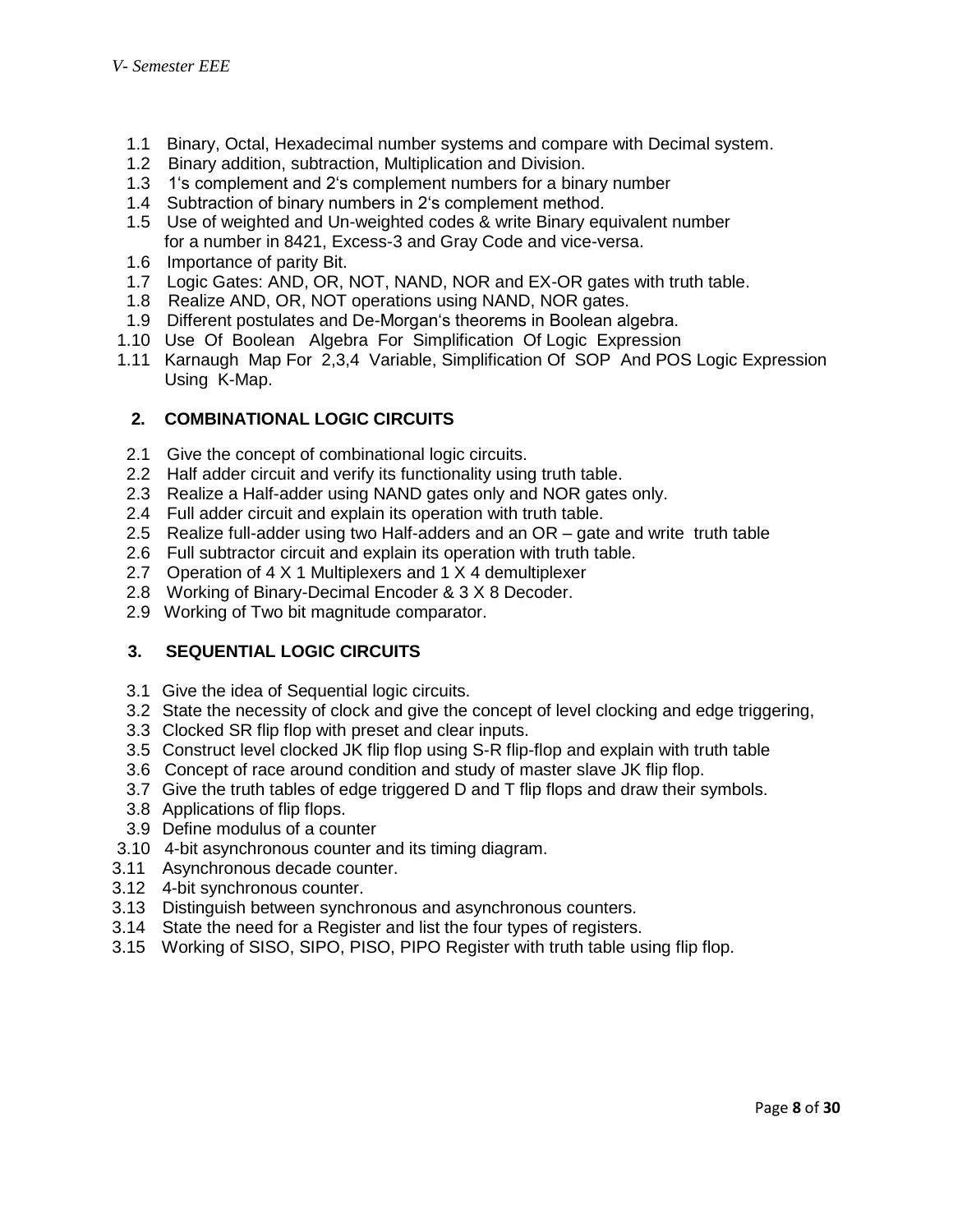## **4. 8085 MICROPROCESSOR**

- 4.1 Introduction to Microprocessors, Microcomputers
- 4.2 Architecture of Intel 8085A Microprocessor and description of each block.
- 4.3 Pin diagram and description.
- 4.4 Stack, Stack pointer & stack top
- 4.5 Interrupts
- 4.6 Opcode & Operand,
- 4.7 Differentiate between one byte, two byte & three byte instruction with example.
- 4.8 Instruction set of 8085 example
- 4.9 Addressing mode
- 4 .10 Fetch Cycle, Machine Cycle, Instruction Cycle, T-State
- 4.11 Timing Diagram for memory read, memory write, I/O read, I/O write
- 4.12 Timing Diagram for 8085 instruction
- 4.13 Counter and time delay.
- 4. 14 Simple assembly language programming of 8085.

## **5. INTERFACING AND SUPPORT CHIPS**

- 5.1 Basic Interfacing Concepts, Memory mapping & I/O mapping
- 5.2 Functional block diagram and description of each block of Programmable peripheral interface Intel 8255 ,
- 5.3 Application using 8255: Seven segment LED display, Square wave generator, Traffic light **Controller**

#### **Syllabus coverage up to Internal assessment**

Chapters: 1,2 and 3

| <b>Learning Resources:</b> |                                                                    |                                        |                          |  |
|----------------------------|--------------------------------------------------------------------|----------------------------------------|--------------------------|--|
|                            | SI. No.   Title of the Book                                        | <b>Name of Authors</b>                 | <b>Name of Publisher</b> |  |
|                            | <b>Fundamental of Digital Electronics</b>                          | Ananda Kumar                           | PHI                      |  |
| 2                          | Digital Electronics - Principal<br>&<br>Application                | S. K. Mondal                           | <b>TMH</b>               |  |
| 3                          | <b>Digital Electronics</b>                                         | B. R. Gupta & V. Singhal               | S. K. Kateria            |  |
| $\overline{4}$             | <b>Digital Electronics</b>                                         | P. Raja                                | <b>SciTech</b>           |  |
| 5                          | Microprocessor Architecture<br>programming & Application with 8085 | R.S Gaonkar                            | Peneram                  |  |
| 6                          | Fundamentals of Microprocessor &<br><b>Micro Computers</b>         | <b>B.Ram</b>                           | Dhanpat rai              |  |
| $\overline{7}$             | Microprocessor and Inter facing                                    | Sunetra Choudhury & S.<br>P. Chowdhury | Scitech                  |  |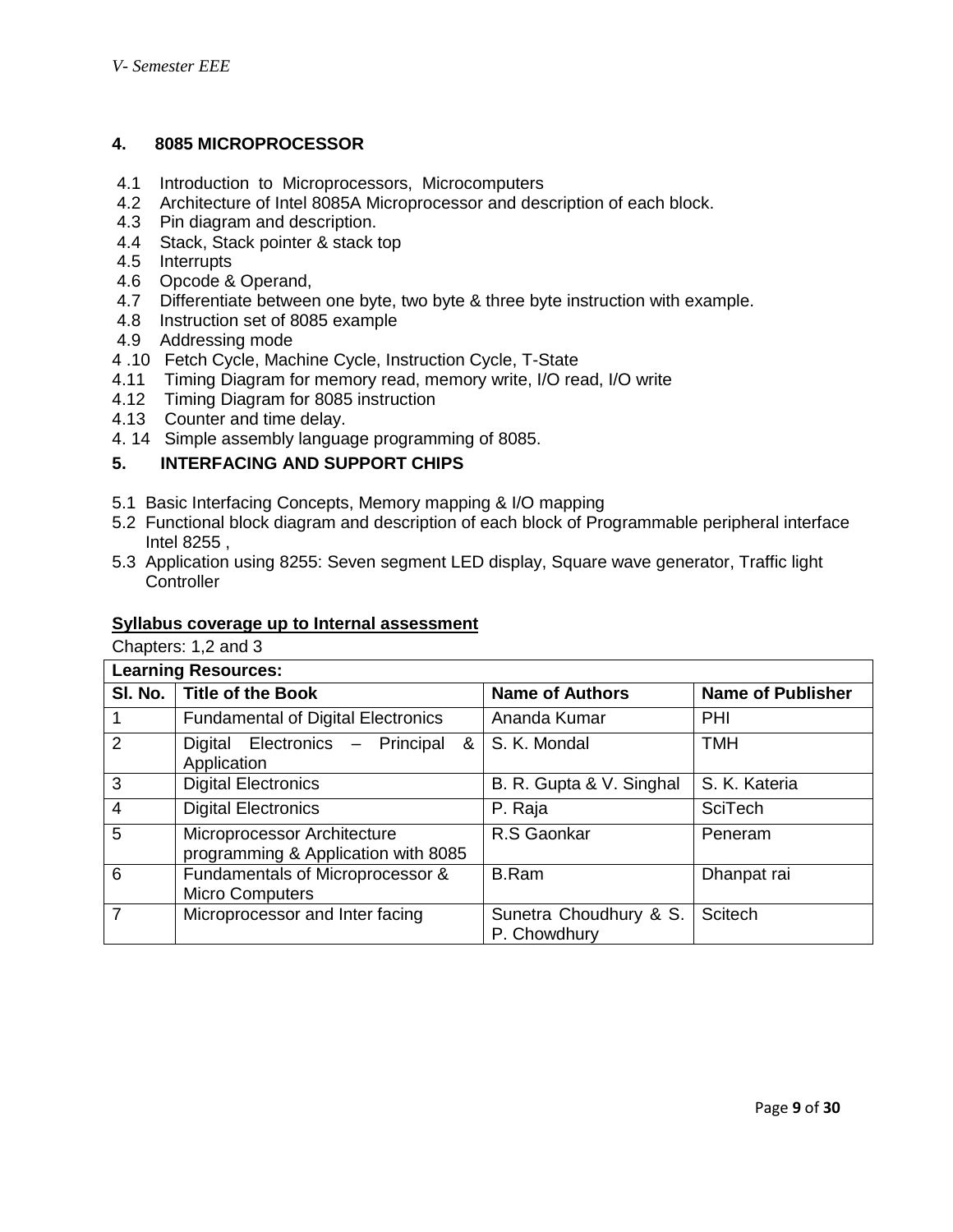## **Th.3 ANALOG & DIGITAL COMMUNICATION**

## **(Common to ETC)**

| Name of the Course: Diploma in Electrical (Instrumentation and Control) Engineering |            |                                  |                 |  |
|-------------------------------------------------------------------------------------|------------|----------------------------------|-----------------|--|
| Course code:                                                                        | Th.3       | Semester:                        | 5 <sup>th</sup> |  |
| <b>Total Period:</b>                                                                | 60 Periods | Examination:                     | 3 Hrs           |  |
| Theory periods:                                                                     | 4 P / Week | Internal Assessment:             | 20              |  |
| Tutorial:                                                                           |            | <b>End Semester Examination:</b> | -80             |  |
| Maximum marks:                                                                      | 100        |                                  |                 |  |

#### **Chapter wise Distribution of periods with Total periods**

| SI.No. | <b>Topics</b>                                                    | Periods |
|--------|------------------------------------------------------------------|---------|
| 1.     | ELEMENTS OF COMMUNICATION SYSTEMS                                | 10      |
| 2.     | <b>AMPLITUDE (LINEAR) MODULATION SYSTEM</b>                      | 15      |
| 3.     | <b>ANGLE MODULATION SYSTEMS</b>                                  | 10      |
| 4.     | AM & FM TRANSMITTER & RECEIVER                                   | 08      |
| 5.     | ANALOG TO DIGITAL CONVERSION &<br><b>PULSE MODULATION SYSTEM</b> | 17      |
| 6.     | <b>DIGITALMODULATION TECHNIQUES</b>                              | 15      |
|        | TOTAL                                                            | 75      |

## **Rationale:**

This subjects deals with different types of Analog & Digital Electronics Communication Systems includes basic processes, principles & methods of different Systems including Transmitters & Receivers for conveying messages/exchange information at a distance. When the communication needs to be established over a distance, then the analog signals are sent through wire, using different techniques for effective transmission. The conventional methods of communication used analog signals for long distance communications, which suffer from many losses such as distortion, interference, and other losses including security breach. In order to overcome these problems, the signals are digitized using different techniques. The digitized signals allow the communication to be more clear and accurate without loss. The challenges in digital transmission was to deal with the increased bandwidth requirement of digital signals. Analog Communication is a data transmitting technique in a format that utilizes continuous signals to transmit data including voice, image, video, electrons etc. An analog signal is a variable signal continuous in both time and amplitude which is generally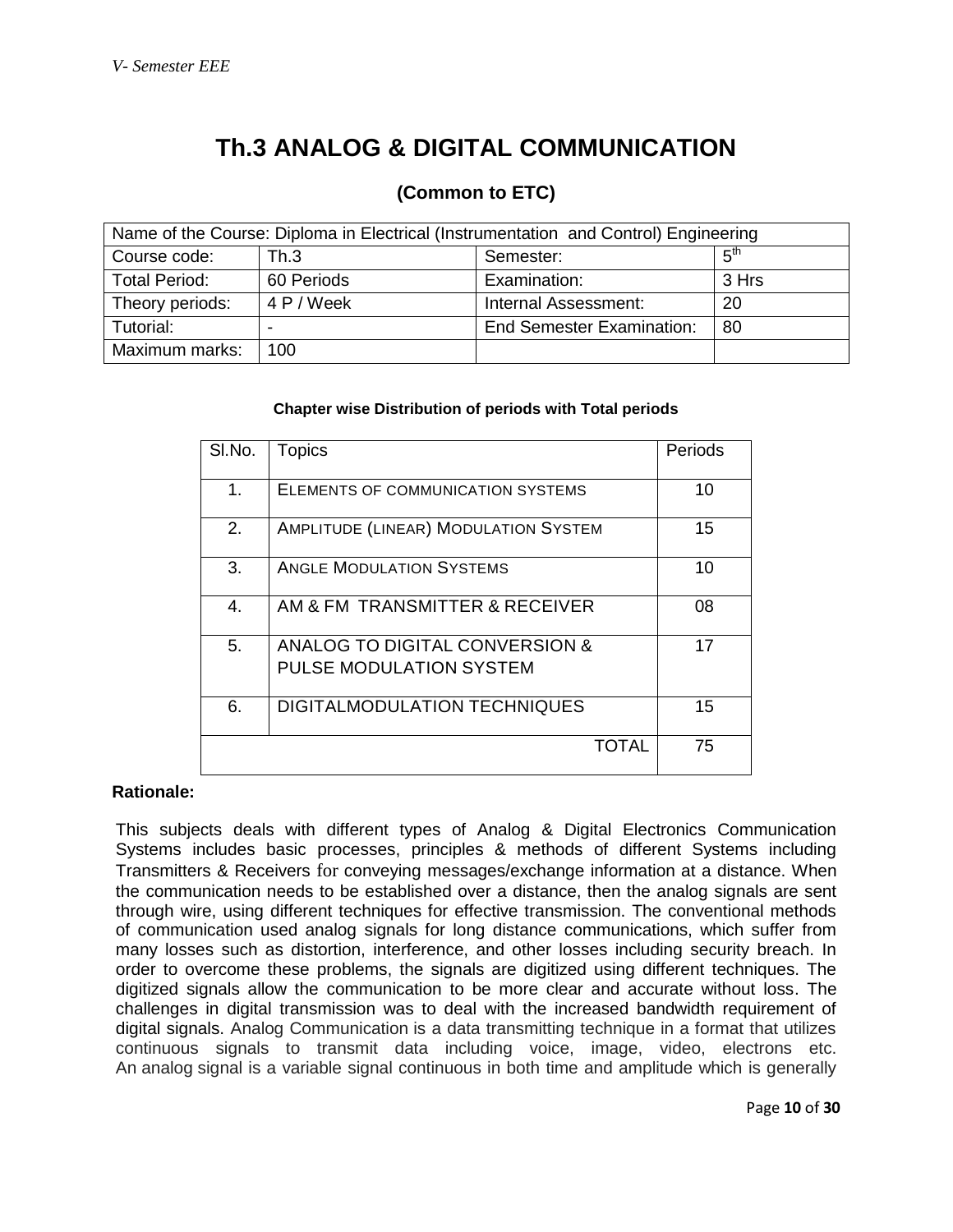carried by use of modulation. Digital communications is any exchange of data that transmits the data in a digital form. Communications done over the Internet is a form of digital communication. A digital communication system is designed to transport a message from an information source through a transmission medium (i.e., channel) to an information sink. The goal is to accomplish this task such that the information is efficiently transmitted with a certain degree of reliability.

## **Objective:**

#### **After completion of this course the students will be able to:**

- 1. Understand the concept of modulation and classify modulation.
- 2. Discuss modulation & balanced modulators & Methods of generating SSB signal & vestigial side band signal.
- 3. Learn about the Frequency Division Multiplexing.
- 4. Learn about the AM & FM demodulators & AM & FM Radio transmitter & receiver
- 5. Learn about the Frequency modulation & expression for frequency-modulated signal.
- 6. Discuss the generation and detection of PAM, PWM & PPM system.
- 7. Learn about quantization of signal & quantization error
- 8. Study about generation & demodulation of PCM system & T carrier system.
- 9. Study about the concept of Time Division Multiplexing
- 10. Learn about the generation & demodulation of Delta modulation & Adoptive Delta modulation.
- 11. Discuss the generation and detection of binary ASKS, FSK, PSK, QPSK etc.
- 12. Learn about the working of Spread Spectrum Modulation Techniques.

#### **Detailed Contents:**

#### **Unit-1: Elements of Communication Systems.**

- 1.1 Communication Process- Concept of Elements of Communication System & its Block diagram
- 1.2 Source of information & Communication Channels.
- 1.3 Classification of Communication systems ( Line & Wireless or Radio)
- 1.4 Modulation Process, Need of modulation and classify modulation process
- 1.5 Analog and Digital Signals & its conversion.
- 1.6 Basic concept of Signals & Signals classification (Analog and Digital)
- 1.7 Bandwidth limitation

#### **Unit-2: Amplitude (linear) Modulation System**

2.1 Amplitude modulation & derive the expression for amplitude modulation signal, power relation in AM wave & find Modulation Index.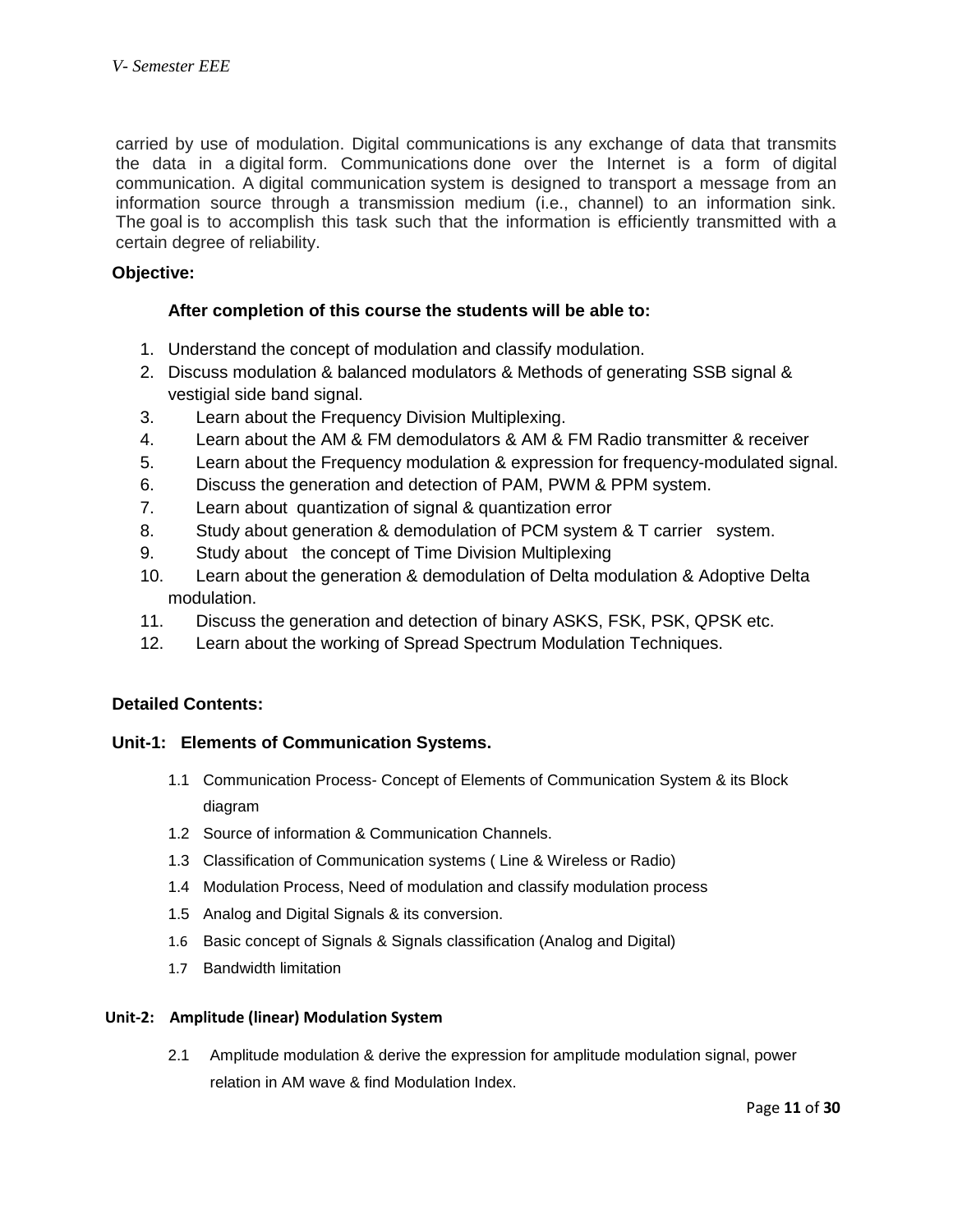- 2.2 Generation of Amplitude Modulation(AM)- Linear level AM modulation only
- 2.3 Demodulation of AM waves (liner diode detector, square law detector & PLL)
- 2.4 Explain SSB signal and DSBSC signal
- 2.5 Methods of generating & detection SSB-SC signal (Indirect method only)
- 2.6 Methods of generation DSB-SC signal (Ring Modulator ) and detection of DSB-SC signal (Synchronous detection)
- 2.7 Concept of Balanced modulators
- 2.8 Vestigial Side Band Modulation

#### **Unit-3: Angle Modulation Systems.**

- 3.1 Concept of Angle modulation & its types (PM & FM)
- 3.2 Basic principle of Frequency Modulation & Frequency Spectrum of FM Signal.
- 3.3 Expression for Frequency Modulated Signal & Modulation Index and sideband of FM signal
- 3.4 Explain Phase modulation & difference of FM & PM)- working principle with Block Diagram
- 3.5 Compare between AM and FM modulation (Advantages & Disadvantages)
- 3.6 Methods of FM Generation (Indirect (Armstrong) method only) working principle with Block Diagram
- 3.7 Methods of FM Demodulator or detector (Forster-Seely & Ratio detector)- working principle with Block Diagram

#### **Unit-4: AM & FM TRANSMITTER & RECEIVER**

- 4.1 Classification of Radio Receivers
- 4.2 Define the terms Selectivity, Sensitivity, Fidelity and Noise Figure
- 4.3 AM transmitter working principle with Block Diagram
- 4.4 Concept of Frequency conversion, RF amplifier & IF amplifier ,Tuning, S/N ratio
- 4.5 Working of super heterodyne radio receiver with Block diagram
- 4.6 Working of FM Transmitter & Receiver with Block Diagram.

#### **Unit-5: ANALOG TO DIGITAL CONVERSION & PULSE MODULATION SYSTEM.**

- 5.1 Concept of Sampling Theorem , Nyquist rate & Aliasing
- 5.2 Sampling Techniques ( Instantaneous, Natural, Flat Top)
- 5.3 Analog Pulse Modulation Generation and detection of PAM, PWM & PPM system with the help of Block diagram & comparison of all above.
- 5.4 Concept of Quantization of signal & Quantization error.
- 5.5 Generation & Demodulation of PCM system with Block diagram & its applications.
- 5.6 Companding in PCM & Vocoder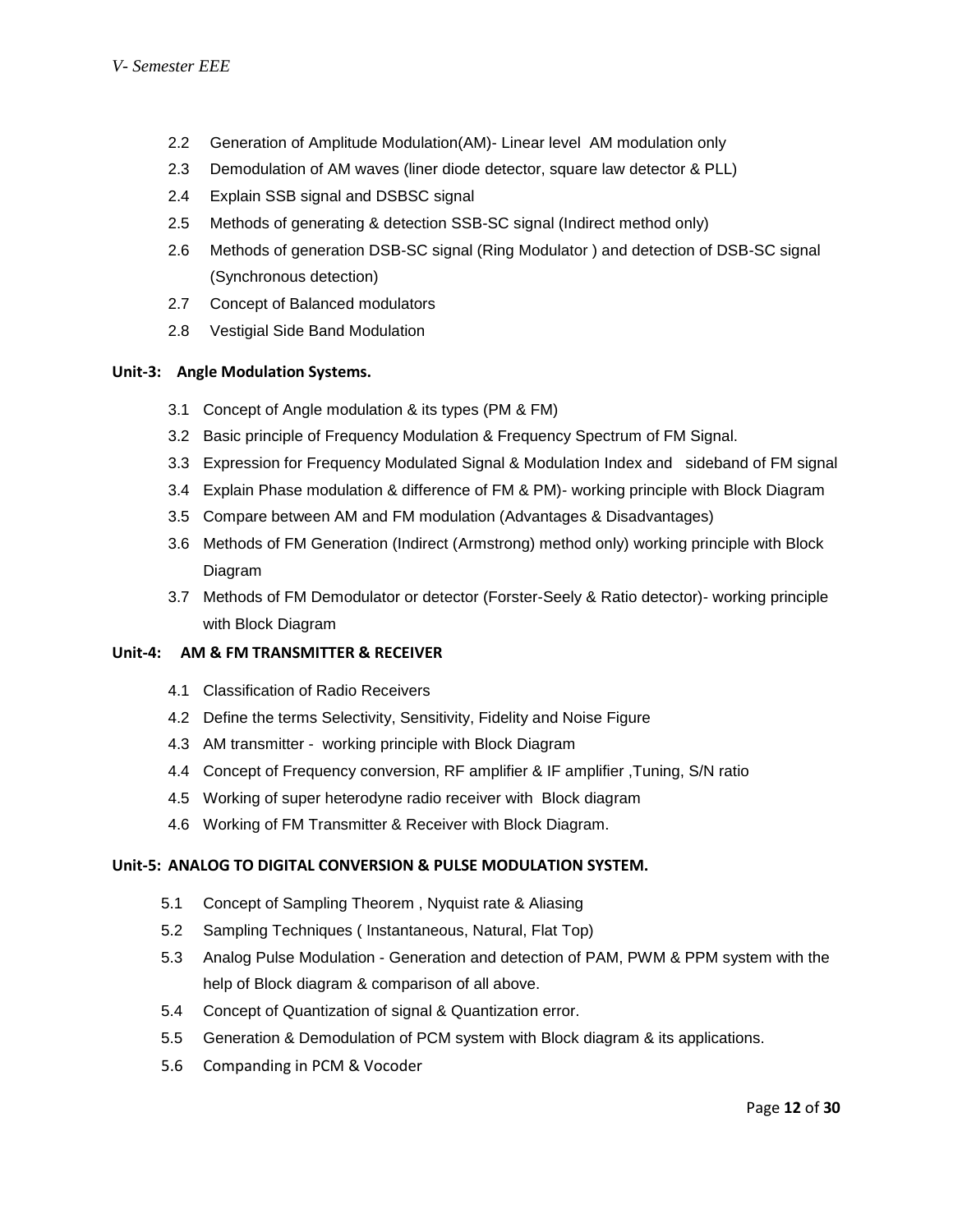- 5.7 Time Division Multiplexing & explain the operation with circuit diagram.
- 5.8 Generation & demodulation of Delta modulation with Block diagram.
- 5.9 Generation & demodulation of DPCM with Block diagram.
- 5.10 Comparison between PCM, DM , ADM & DPCM

#### **Unit-6: DIGITALMODULATION TECHNIQUES**.

- 6.1 Concept of Multiplexing (FDM & TDM)- ( Basic concept , Transmitter & Receiver) & Digital modulation formats.
- 6.2 Advantages of digital communication system over Analog system
- 6.3 Digital modulation techniques & types.
- 6.4 Generation and Detection of binary ASK, FSK, PSK, QPSK, QAM, MSK, GMSK.
- 6.5 Working of T1-Carrier system.
- 6.6 Spread Spectrum & its applications
- 6.7 Working operation of Spread Spectrum Modulation Techniques (DS-SS & FH-SS).
- 6.8 Define bit, Baud, symbol & channel capacity formula.(Shannon Theorems)
- 6.9 Application of Different Modulation Schemes.
- 6.10 Types of Modem & its Application

## **Coverage of Syllabus up to Internal Exams (I.A.)**

## **Chapter 1,2,3,4**

#### **Books Recommended**

- **1.** Communication Systems (Analog & Didital) by Sanjay Sharma-KATSON
- **2.** Communication System by V. Chandrasekhar-OXFORD Publication
- **3.** Principle of Communication by Lovis E.frenzel.-TMG (Reference)
- **4.** Advanced Communication by Thomasi.-PHI
- **5.** Electronics Communication by G. Kennedy- MGH (Reference)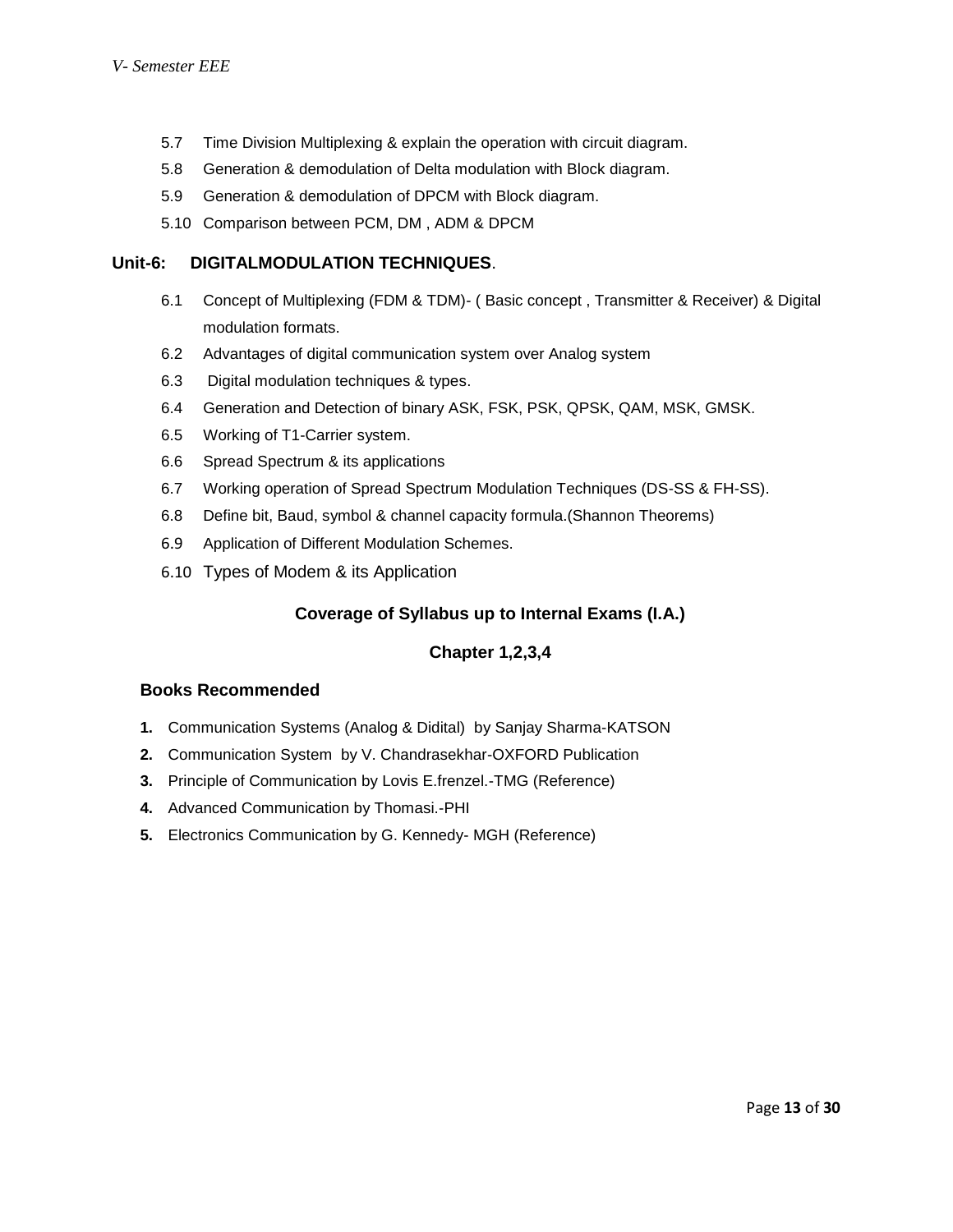## **Th.4 WAVE PROPAGATION & BROADBAND COMMUNICATION ENGINEERING**

## **(Common to ETC)**

| Name of the Course: Diploma in Electrical (Instrumentation and Control) Engineering |            |                                  |                 |  |
|-------------------------------------------------------------------------------------|------------|----------------------------------|-----------------|--|
| Course code:                                                                        | Th.4       | Semester:                        | $5^{\text{th}}$ |  |
| <b>Total Period:</b>                                                                | 60 Periods | Examination:                     | 3 Hrs           |  |
| Theory periods:                                                                     | 4 P / Week | Internal Assessment:             | 20              |  |
| Tutorial:                                                                           |            | <b>End Semester Examination:</b> | -80             |  |
| Maximum marks:                                                                      | 100        |                                  |                 |  |

**Chapter wise Distribution of periods with Total periods**

| SI.No. | Topics                                | Periods |
|--------|---------------------------------------|---------|
| 1.     | <b>WAVE PROPAGATION &amp; ANTENNA</b> | 12      |
| 2.     | <b>TRANSMISSION LINES</b>             | 10      |
| 3.     | <b>TELEVISION ENGINEERING</b>         | 13      |
| 4.     | <b>MICROWAVE ENGINEERING</b>          | 15      |
| 5.     | <b>BROADBAND COMMUNICATION</b>        | 10      |
|        | TOTAL                                 | 60      |

## Wave

**Rationale:**

propagation is any of the ways in which waves travel with respect to the direction of the oscillation relative to the propagation direction, we can distinguish between longitudinal wave and transverse waves. For electromagnetic waves, propagation may occur in a vacuum as well as in a material medium. This course is designed to impact knowledge of Communication Engineering based on wave & Broadband communication. This course includes idea of Electromagnetic waves, Broadcast engineering is the field of [electrical engineering,](http://en.wikipedia.org/wiki/Electrical_engineering) and now to some extent [computer engineering](http://en.wikipedia.org/wiki/Computer_engineering) and [information technology,](http://en.wikipedia.org/wiki/Information_technology) which deals with [radio](http://en.wikipedia.org/wiki/Radio) and [television](http://en.wikipedia.org/wiki/Television) [broadcasting.](http://en.wikipedia.org/wiki/Broadcasting) [Audio engineering](http://en.wikipedia.org/wiki/Audio_engineering) and RF [engineering](http://en.wikipedia.org/wiki/RF_engineering) are also essential parts of broadcast engineering, being their own [subsets](http://en.wikipedia.org/wiki/Subset) of electrical engineering.Broadcast engineering involves both the [studio](http://en.wikipedia.org/wiki/Television_studio) end and the [transmittera](http://en.wikipedia.org/wiki/Transmitter)s well as remote [broadcasts.](http://en.wikipedia.org/wiki/Remote_broadcast) Broadband communications is usually considered to be any technology with transmission rates above the fastest speed available over a telephone line. Broadband transmission systems typically provide channels for data transmissions in different directions and by many different users. Every [station](http://en.wikipedia.org/wiki/Broadcast_network) has a broadcast [engineer,](http://en.wikipedia.org/wiki/Engineer) though one may now serve an entire station group in a city, or be a [contract](http://en.wikipedia.org/wiki/Contract) engineer who essentially [free-lances](http://en.wikipedia.org/wiki/Freelance) his or her services to several stations This course is aimed at providing study of basic principle of Audio, Video, & TV System and its components including microphone, Loudspeaker. The recent developments in TV Technology has also in corporate

#### **Objective:**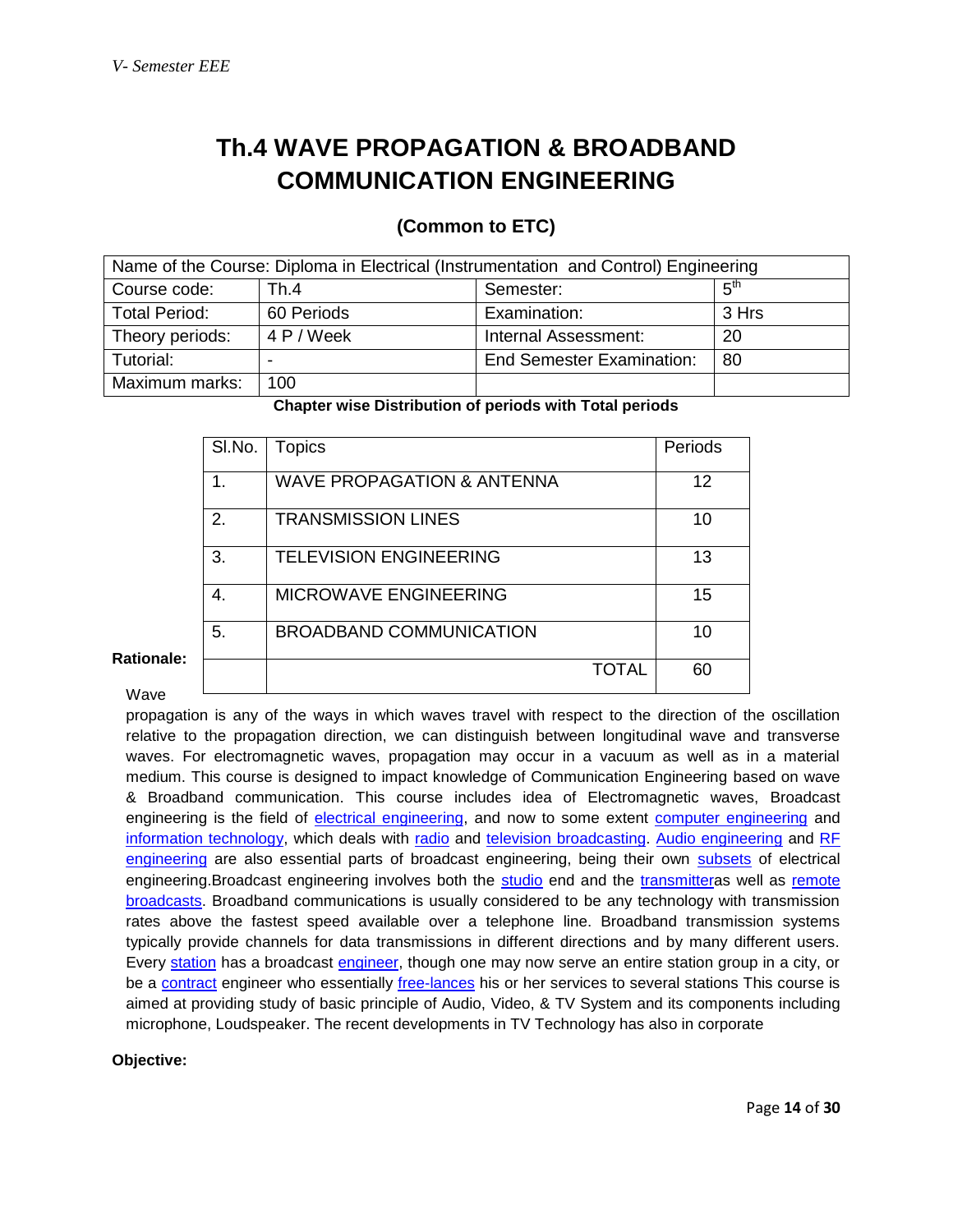#### **After completion of this course the students will be able to:**

- 1. Understand the concept of EM Wave and its effects of environment.
- 2. Understand the principles of working of antennas
- 3. Understand the theory of Propagation
- 4. Explain the concept of Wave propagation and antenna.
- 5. Explain the propagation of signal through transmission lines.
- 6. Explain the transmission of waves through rectangular wave-guide.
- 7. Discuss the losses, SWR & Impedance matching of transmission line.
- 8. Explain the fundamental principle of TV transmission and reception.
- 9. Explain the principle of working of TV camera. (CCTV)
- 10. Explain the principle of colour TV system.
- 11. Discuss the principle of Digital TV.
- 12. Discuss the principle of HDTV.

## **Detailed Contents:**

#### **Unit-1: WAVE PROPAGATION & ANTENNA**

- 1.1 Effects of environments such as reflection, refraction, interference, diffraction, absorption and attenuation (Definition only)
- 1.2 Classification based on Modes of Propagation-Ground wave, Ionosphere ,Sky wave propagation, Space wave propagation
- 1.3 Definition critical frequency, max. useable frequency, skip distance, fading, Duct propagation & Troposphere scatter propagation actual height and virtual height
- 1.4 Radiation mechanism of an antenna-Maxwell equation.
- 1.5 Definition Antenna gains, Directive gain, Directivity, effective aperture, polarization, input impedance, efficiency, Radiator resistance, Bandwidth, Beam width, Radiation pattern
- 1.6 Antenna -types of antenna: Mono pole and dipole antenna and omni directional antenna
- 1.7 Operation of following antenna with advantage & applications.
	- a) Directional high frequency antenna : , Yagi & Rohmbus only
	- b) UHF &Microwave antenna.: Dish antenna (with parabolic reflector) & Horn antenna
- 1.8 Basic Concepts of Smart Antennas- Concept and benefits of smart antennas

#### **Unit-2: TRANSMISSION LINES.**

- 2.1 Fundamentals of transmission line.
- 2.2 Equivalent circuit of transmission line & RF equivalent circuit
- 2.3 Characteristics impedance, methods of calculations & simple numerical.
- 2.4 Losses in transmission line.
- 2.5 Standing wave SWR, VSWR, Reflection coefficient, simple numerical.
- 2.6 Quarter wave & half wavelength line
- 2.7 Impedance matching & Stubs single & double
- 2.8 Primary & secondary constant of X-mission line.

#### **Unit-3**: **TELEVISION ENGINEERING.**

- 3.1 Define-Aspect ratio, Rectangular Switching. Flicker, Horizontal Resolution, Video bandwidth, Interlaced scanning, Composite video signal, Synchronization pulses
- 3.2 TV Transmitter Block diagram & function of each block.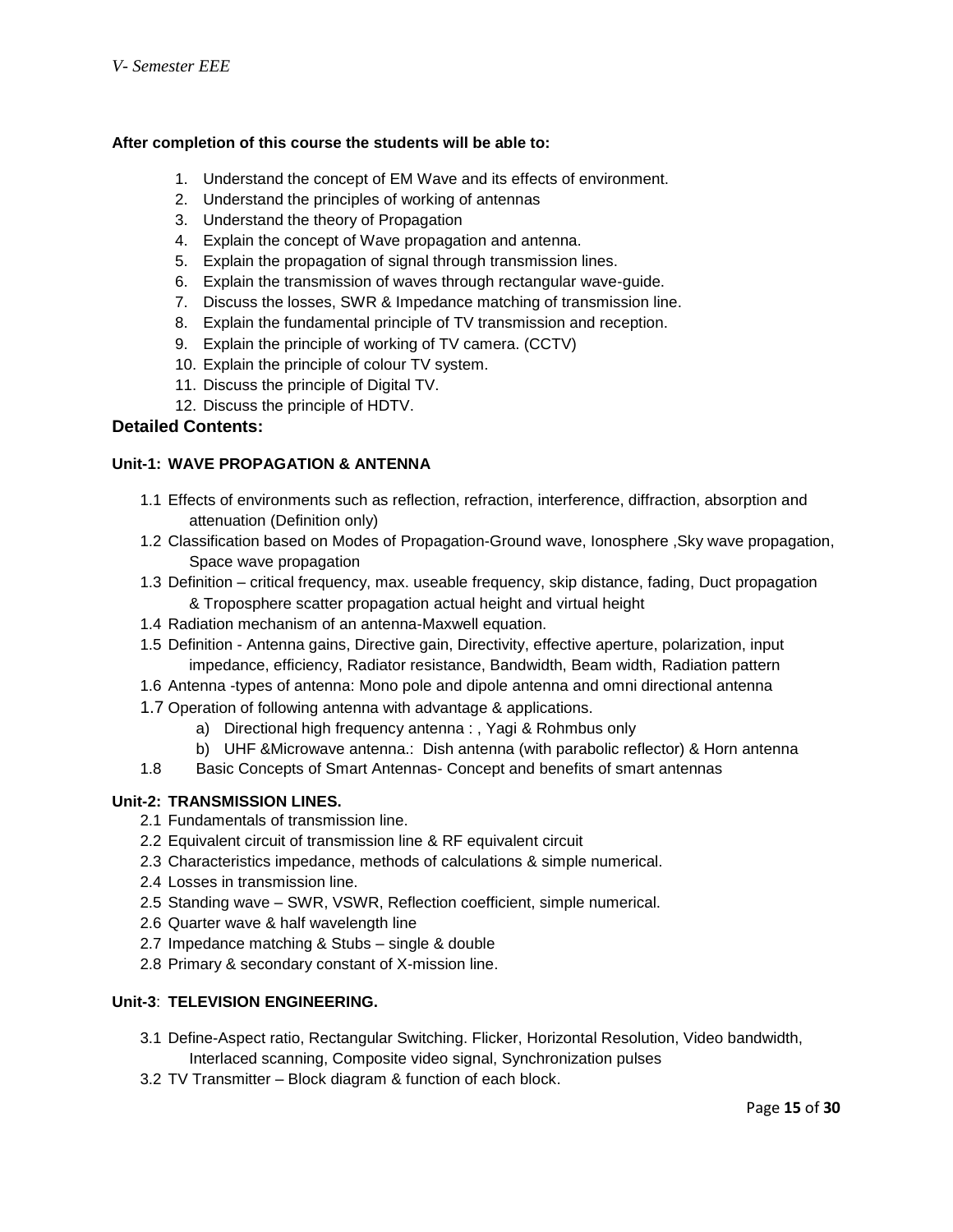- 3.3 Monochrome TV Receiver -Block diagram & function of each block.
- 3.4 Colour TV signals (Luminance Signal & Chrominance Signal,( I & Q,U & V Signals).
- 3.5 Types of Televisions by Technology- cathode-ray tube TVs, Plasma Display Panels, Digital Light Processing (DLP),Liquid Crystal Display (LCD),Organic Light-Emitting Diode (OLED) Display, Quantum Light-Emitting Diode (QLED) – **only Comparison based on application**
- 3.6 Discuss the principle of operation LCD display, Large Screen Display.
- 3.7 CATV systems & Types & networks
- 3.8 Digital TV Technology-Digital TV Signals, Transmission of digital TV signals & Digital TV receiver Video programme processor unit.

#### **Unit-4: MICROWAVE ENGINEERING.**

- **4.1** Define Microwave Wave Guides.
- 4.2 Operation of rectangular wave gives and its advantage.
- 4.3 Propagation of EM wave through wave guide with TE & TM modes.
- 4.4 Circular wave guide.
- 4.5 Operational Cavity resonator.
- 4.6 Working of Directional coupler, Isolators & Circulator.
- 4.7 Microwave tubes-Principle of operational of two Cavity Klystron.
- 4.8 Principle of Operations of Travelling Wave Tubes
- 4.9 Principle of Operations of Cyclotron
- 4.10 Principle of Operations of Tunnel Diode & Gunn diode

#### **Unit-5: Broadband communication**

- 5.1 Broadband communication system-Fundamental of Components and Network architecture
- 5.2 Cable broadband data network- architecture, importance & future of broadband telecommunication internet based network.
- 5.3 SONET(Synchronous Optical Network)-Signal frame components topologies advantages applications, and disadvantages
- 5.4 ISDN ISDN Devices interfaces, services, Architecture, applications,
- 5.5 BISDN -interfaces & Terminals, protocol architecture applications

## **Coverage of Syllabus upto Internal Exams**

## **Chapter 1,2,3,4**

#### **Books Recommended:**

- 1. Electronics Communication by G. Kennedy- MGH
- 2. Television & Video Engineering by A.M.Dhake, Tata McGraw Hill.
- 3. Broadband Communication System by AKUJUOBI & SADIKU (PHI)
- 4. Antennas and wave Propogation by John D Kraus,Ronald J Marhefka, Ahmad S Khan,TMG
- 5. Microwave & Radio Engg. By M.Kulkani-Ummesh Publication.
- 6. Microwave Engineering by Monojil Mitra Dhanpat Rai& Co
- 7. Broadband Communication by Balaji Kumar (Reference)
- 8. Introduction to Broadband Communication Sysyem by Chapman & Hall (Reference)
- 9. Microwave Engineering by G.S.N. Raju,IKI (Reference)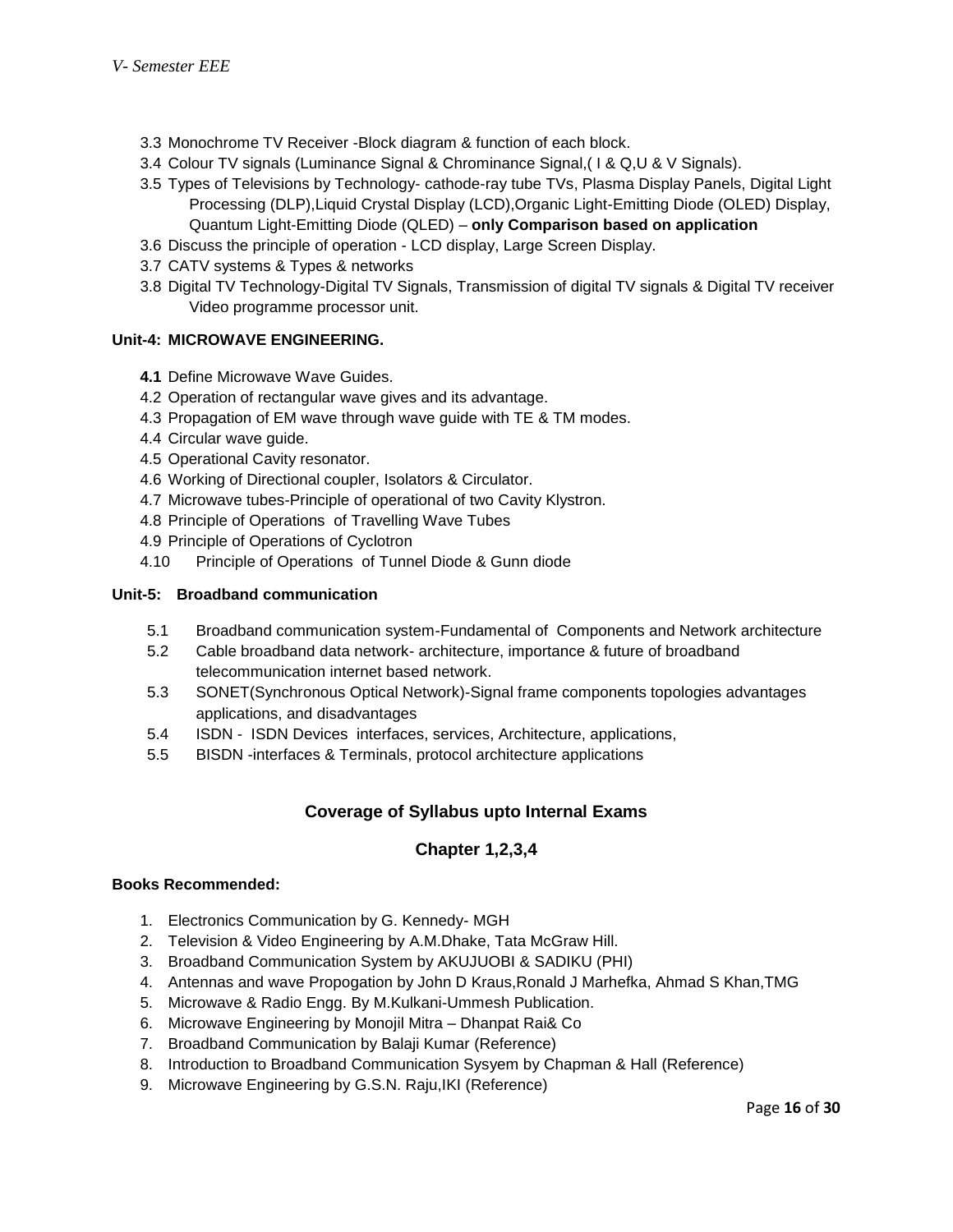## **TH.5 POWER ELECTRONICS AND PLC**

| Name of the Course: Diploma in Electrical (Instrumentation and Control) Engineering |            |                                  |                 |  |  |
|-------------------------------------------------------------------------------------|------------|----------------------------------|-----------------|--|--|
| Course code:                                                                        | Th.5       | Semester:                        | հ <sup>th</sup> |  |  |
| <b>Total Period:</b>                                                                | 60 Periods | Examination:                     | 3 Hrs           |  |  |
| Theory periods:                                                                     | 4 P / Week | Internal Assessment:             | 20              |  |  |
| Tutorial:                                                                           |            | <b>End Semester Examination:</b> | -80             |  |  |
| Maximum marks:                                                                      | 100        |                                  |                 |  |  |

#### **(Common to Electrical and ETC)**

## **A. Rationale:**

The development of high power semiconductor devices has facilitated electronic control techniques for electrical power control in a simple, economic and efficient manner. Thus a new area of power electronics has now emerged which replaced the old and bulky method of power control through the use of small electronic devices. Power electronics application has occupied an indispensible position in industrial applications like heating, welding, uninterrupted power supply, battery charging etc. Industrial drives, lighting control are most efficiently controlled by power electronics devices to achieve optimum performance. The objective of this paper is to familiar students with the principles and operations of Power electronics devices in Industrial applications with drives control.

## **B. Objectives:**

After completion of this subject the student will be able to:

- 1. Understand construction, working principle & application of various power electronics devices.
- 2. Know different gate triggering circuits and commutation methods.
- 3. Understand working principle of phase controlled rectifier.
- 4. Know the types and working principle of inverter.
- 5. Understand working principle and voltage control of chopper.
- 6. Understand frequency variation using Cyclo-converter.
- 7. Understand control principle of AC & DC industrial drive.
- 8. Know different application of SCR / Thyristor.
- 9. Concept in PLC & its Programming

## **C. TOPIC WISE DISTRIBUTION OF PERIODS**

| SI. | Topics                                                              | <b>Periods</b> |
|-----|---------------------------------------------------------------------|----------------|
| No. |                                                                     |                |
| 1.  | Understand The Construction And Working Of Power Electronic Devices | 18             |
| 2.  | Understand The Working Of Converters, Ac Regulators And Choppers.   | 12             |
| 3.  | Understand The Inverters And Cyclo-Converters                       | 08             |
| 4.  | Understand Applications Of Power Electronic Circuits                | 10             |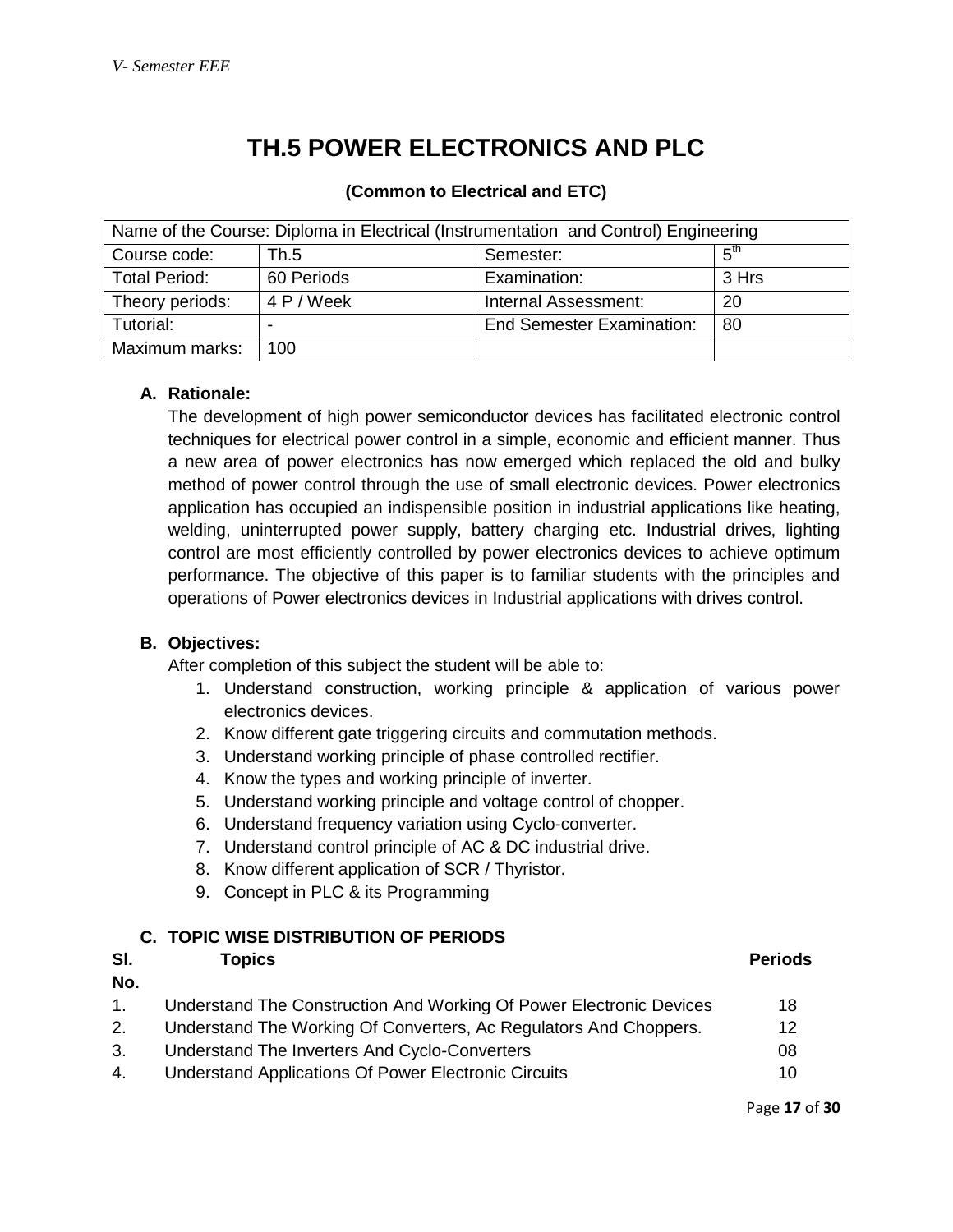| 5. | <b>PLC And Its Applications</b> |    |
|----|---------------------------------|----|
|    | Total                           | 60 |

## **D. COURSE CONTENT:**

## **1. UNDERSTAND THE CONSTRUCTION AND WORKING OF POWER ELECTRONIC DEVICES**

- 1.1 Construction, Operation, V-I characteristics & application of power diode, SCR, DIAC,TRIAC, Power MOSFET,GTO &IGBT
- 1.2 Two transistor analogy of SCR.
- 1.3 Gate characteristics of SCR.
- 1.4 Switching characteristic of SCR during turn on and turn off.
- 1.5 Turn on methods of SCR.
- 1.6 Turn off methods of SCR (Line commutation and Forced commutation) 1.6.1 Load Commutation
	- 1.6.2 Resonant pulse commutation
- 1.7 Voltage and Current ratings of SCR.
- 1.8 Protection of SCR
	- 1.8.1 Over voltage protection
	- 1.8.2 Over current protection
	- 1.8.3 Gate protection
- 1.9 Firing Circuits
	- 1.9.1 General layout diagram of firing circuit
	- 1.9.2 R firing circuits
	- 1.9.3 R-C firing circuit
	- 1.9.4 UJT pulse trigger circuit
	- 1.9.5 Synchronous triggering (Ramp Triggering )
- 1.10 Design of Snubber Circuits

#### **2. UNDERSTAND THE WORKING OF CONVERTERS, AC REGULATORS AND CHOPPERS.**

- 2.1 Controlled rectifiers Techniques(Phase Angle, Extinction Angle control), Single quadrant semi converter, two quadrant full converter and dual Converter
- 2.2 Working of single-phase half wave controlled converter with Resistive and R-L loads.
- 2.3 Understand need of freewheeling diode.
- 2.4 Working of single phase fully controlled converter with resistive and R- L loads.
- 2.5 Working of three-phase half wave controlled converter with Resistive load
- 2.6 Working of three phase fully controlled converter with resistive load.
- 2.7 Working of single phase AC regulator.
- 2.8 Working principle of step up & step down chopper.
- 2.9 Control modes of chopper
- 2.10 Operation of chopper in all four quadrants.

## **3. UNDERSTAND THE INVERTERS AND CYCLO-CONVERTERS**

- 3.1 Classify inverters.
- 3.2 Explain the working of series inverter.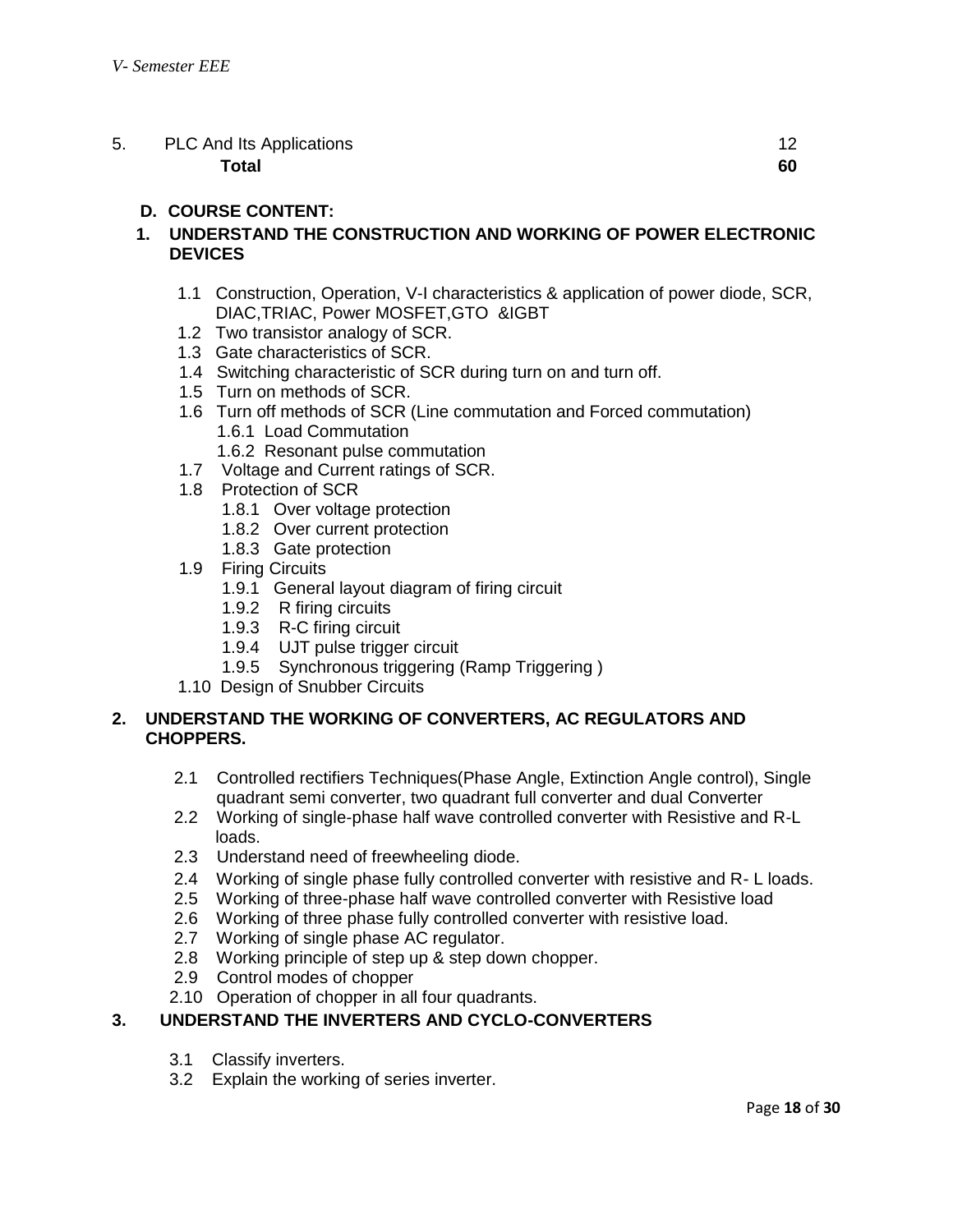- 3.3 Explain the working of parallel inverter
- 3.4 Explain the working of single-phase bridge inverter.
- 3.5 Explain the basic principle of Cyclo-converter.
- 3.6 Explain the working of single-phase step up & step down Cyclo-converter.
- 3.7 Applications of Cyclo-converter.

## **4. UNDERSTAND APPLICATIONS OF POWER ELECTRONIC CIRCUITS**

- 4.1 List applications of power electronic circuits.
- 4.2 List the factors affecting the speed of DC Motors.
- 4.3 Speed control for DC Shunt motor using converter.
- 4.4 Speed control for DC Shunt motor using chopper.
- 4.5 List the factors affecting speed of the AC Motors.
- 4.6 Speed control of Induction Motor by using AC voltage regulator.
- 4.7 Speed control of induction motor by using converters and inverters (V/F control).
- 4.8 Working of UPS with block diagram.
- 4.9 Battery charger circuit using SCR with the help of a diagram.
- 4.10 Basic Switched mode power supply (SMPS) explain its working & applications

## **5. PLC AND ITS APPLICATIONS**

- 5.1 Introduction of Programmable Logic Controller(PLC)
- 5.2 Advantages of PLC
- 5.3 Different parts of PLC by drawing the Block diagram and purpose of each part of PLC.
- 5.4 Applications of PLC
- 5.5 Ladder diagram
- 5.6 Description of contacts and coils in the following states i)Normally open ii) Normally closed iii) Energized output iv)latched Output v) branching
- 5.7 Ladder diagrams for i) AND gate ii) OR gate and iii) NOT gate.
- 5.8 Ladder diagrams for combination circuits using NAND,NOR, AND, OR and NOT
- 5.9 Timers-i)T ON ii) T OFF and iii)Retentive timer
- 5.10 Counters-CTU, CTD
- 5.11 Ladder diagrams using Timers and counters
- 5.12 PLC Instruction set
- 5.13 Ladder diagrams for following
	- (i) DOL starter and STAR-DELTA starter (ii) Stair case lighting (iii) Traffic light Control (iv) Temperature Controller
- 5.14 Special control systems- Basics DCS & SCADA systems
- 5.15 Computer Control–Data Acquisition, Direct Digital Control System (Basics only)

## **Syllabus coverage up to Internal assessment**

Chapters: 1 and 2.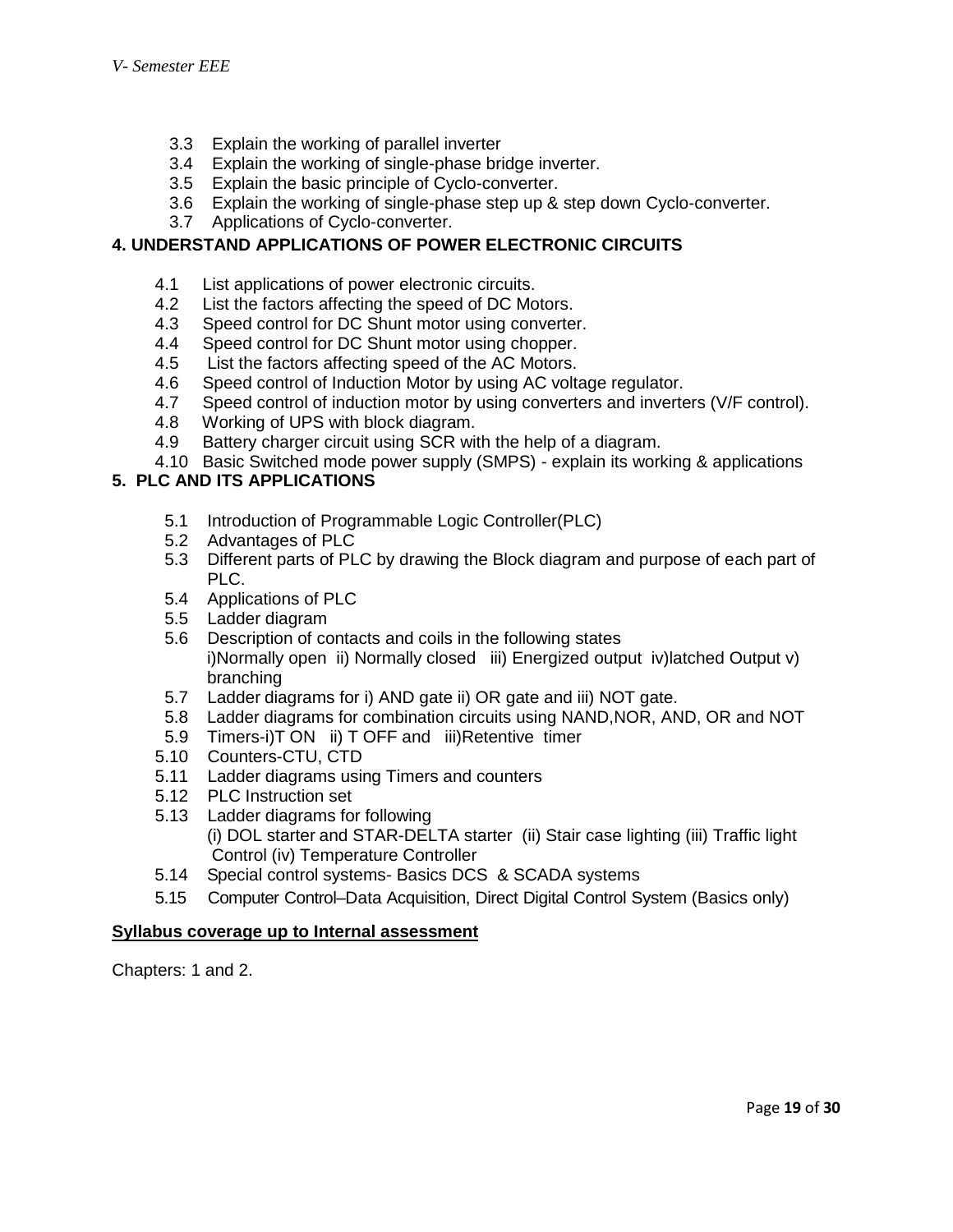| <b>Learning Resources:</b> |                                                  |                                     |                              |
|----------------------------|--------------------------------------------------|-------------------------------------|------------------------------|
| SI.No                      | <b>Title of the Book</b>                         | <b>Name of Authors</b>              | <b>Name of the Publisher</b> |
| 1.                         | <b>Power Electronics</b>                         | Dr. P. S. Bhimbhra                  | Khanna Publisher             |
| 2.                         | <b>Modern Power Electronics</b><br>and AC Drives | B.K.Bose                            | <b>PHI Publisher</b>         |
| 3.                         | <b>Power Electronics</b>                         | M. D. Singh and K.B<br>Khanchandani | TMH                          |
| 4.                         | <b>Power Electronics</b>                         | <b>MH</b> Rashid                    | <b>PHI Publisher</b>         |
| 5.                         | <b>Power Electronics</b>                         | P C Sen                             | TMH                          |
| 6.                         | <b>Power Electronics</b>                         | N Mohan                             | Willey (India)               |
| $\overline{7}$ .           | Programmable logic<br>Controllers                | Frank D. Petruzela                  | <b>TMH</b>                   |
| 8.                         | Programme logic controller                       | Dr.M.Mitra&Dr.S.Sengupta            | Penram                       |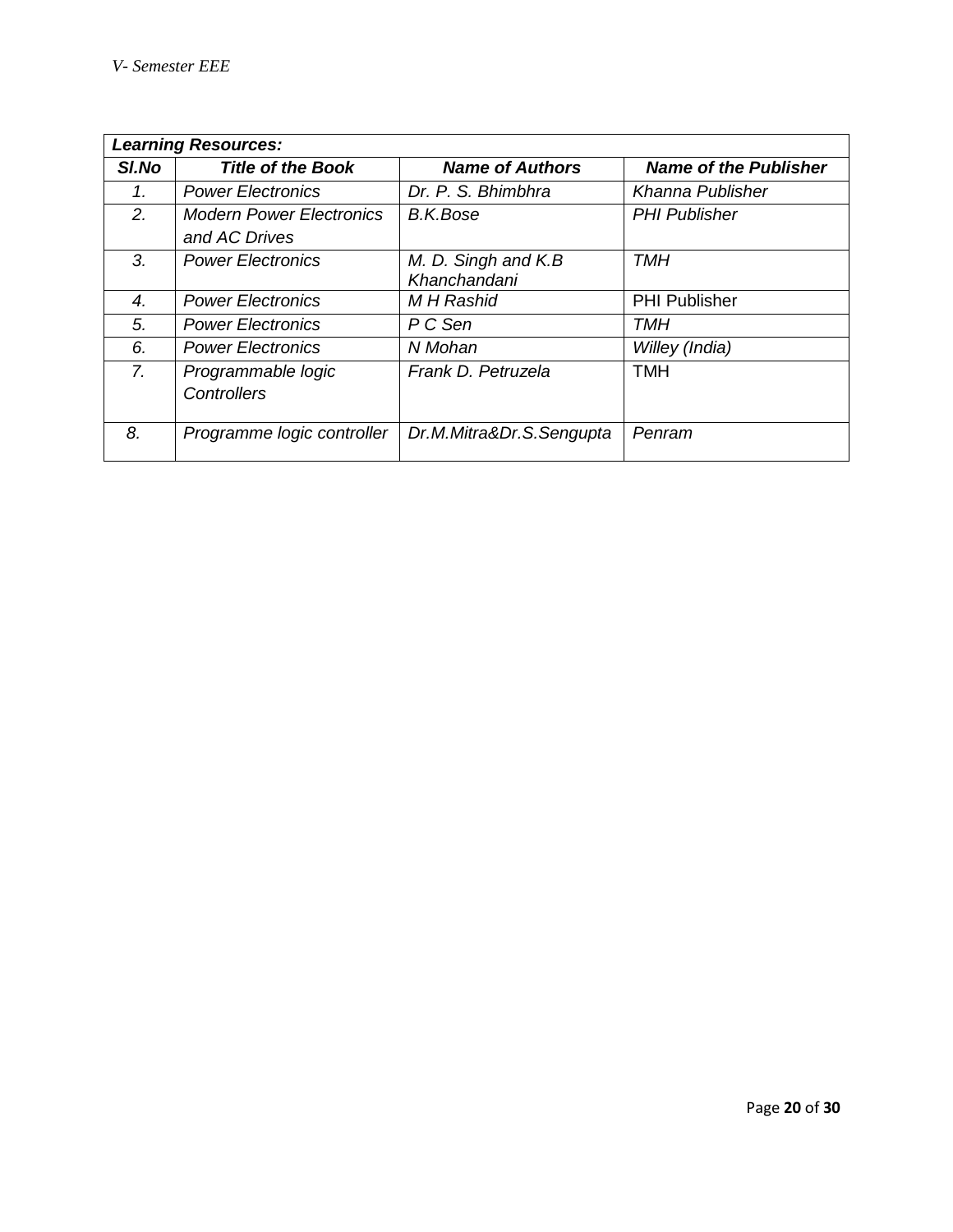## **Pr.1 POWER ELECTRONICS & PLC LAB**

| Name of the Course: Diploma in Electrical (Instrumentation and Control) Engineering |            |                           |                 |
|-------------------------------------------------------------------------------------|------------|---------------------------|-----------------|
| Course code:                                                                        | Pr.1       | Semester                  | հ <sup>th</sup> |
| <b>Total Period:</b>                                                                | 45         | Examination               | 3 hrs           |
| Lab. periods:                                                                       | 3 P / week | <b>Term Work</b>          | -25             |
| Maximum marks:                                                                      | 50         | End Semester Examination: | -25             |

**A. RATIONALE:** The sole objective of the subject is to be familiar with solid state devices used in power system. To perform experiments for determining the characteristics of components and become fit to meet the challenges in practical implementation.

## **B. OBJECTIVE:**

After completion of this laboratory the student will be able to:

- 1. Determine characteristic of semiconductor devices.
- 2. Develop ability to design drive circuit for above.
- 3. Design low voltage power circuit to be used in electronics circuit.

## **C. LIST OF EXPERIMENTS**

#### **(I) Power Electronics**

- 1. Study of switching characteristics of a power transistor.
- 2. Study of V-I characteristics of SCR.
- 3. Study of V-I characteristics of TRIAC.
- 4. Study of V-I characteristics of DIAC.
- 5. Study of drive circuit for SCR & TRIAC using DIAC.
- 6. Study of drive circuit for SCR & TRIAC using UJT.
- 7. To study phase controlled bridge rectifier using resistive load.
- 8. To study series Inverter.
- 9. Study of voltage source Inverter.
- 10. To perform the speed control of DC motor using Chopper.
- 11. To study single-phase Cyclo-converter

## **(II) PLC Programming**

- 1.Introduction/Familiarization PLC Trainer & its Installation with PC
	- (a) Learn the basics and hardware components of PLC
	- (b) Understand configuration of PLC system
	- (c) Study various building blocks of PLC
	- (d) Determine the No. of digital I/O & Analog I/O
- 2. Execute the different Ladder Diagrams
	- (a) Demonstrate PLC and Ladder diagram-Preparation downloading and running
		- (b) Execute Ladder diagrams for different Logical Gates
	- (c) Execute Ladder diagrams using timers & counters
- 3. Execute the Ladder Diagrams with model applications (i) DOL starter (ii)Star- Delta starter
- 4. Execute Ladder diagrams with model applications (i) Stair case lighting (ii) Traffic light controller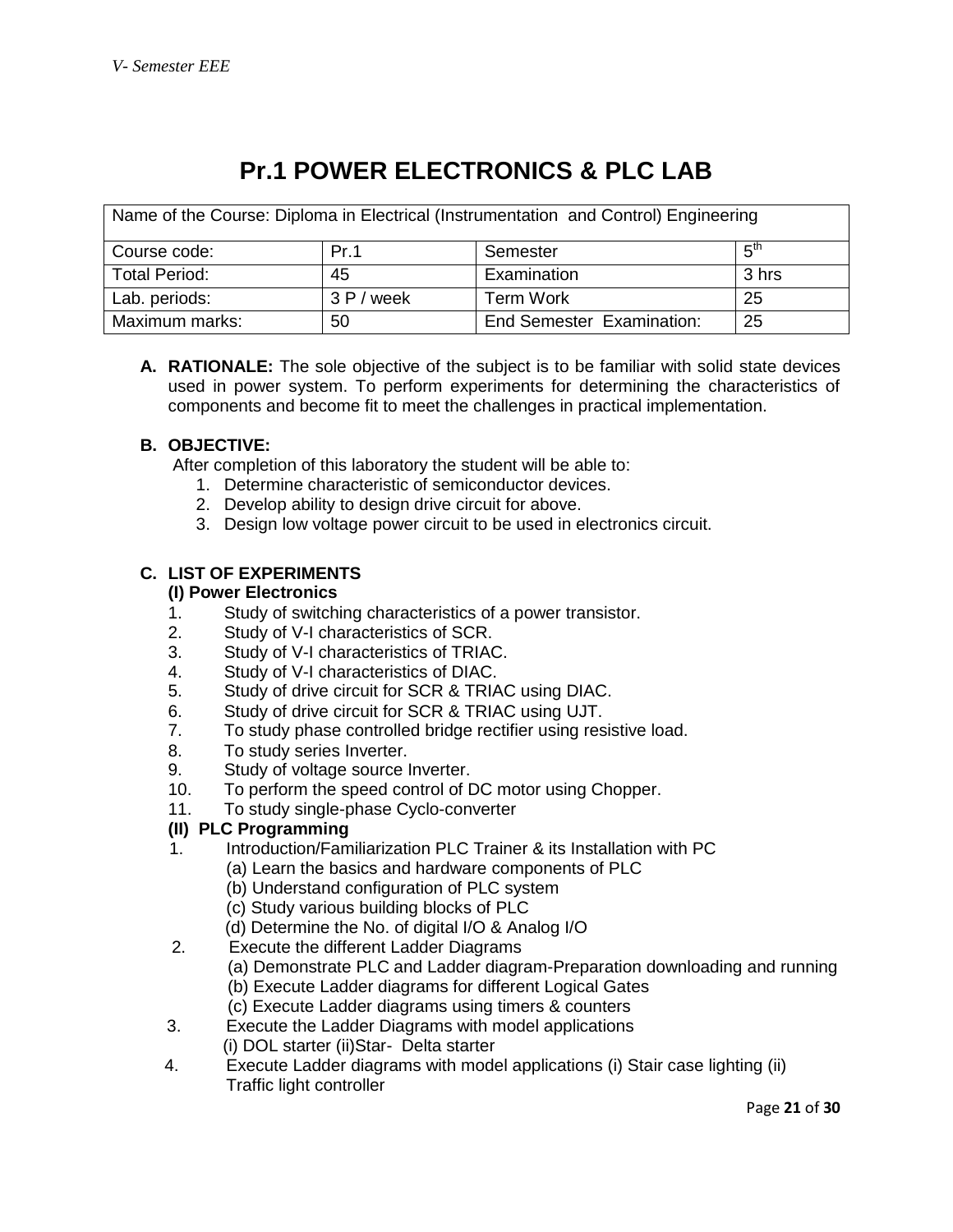## **Pr.2 DIGITAL ELECTRONICS & MICROPROCESSOR LAB**

| Name of the Course: Diploma in Electrical (Instrumentation and Control) Engineering |            |                                  |                 |
|-------------------------------------------------------------------------------------|------------|----------------------------------|-----------------|
| Course code:                                                                        | Pr.2       | Semester                         | 5 <sup>th</sup> |
| Total Period:                                                                       | 45         | Examination                      | 3 hrs           |
| Lab. periods:                                                                       | 3 P / week | <b>Term Work</b>                 | 25              |
| Maximum marks:                                                                      | 75         | <b>End Semester Examination:</b> | 50              |

## **A.RATIONALE**

In this practical work students knowledge about the Digital systems will be reinforced. They will become capable of developing and implementing Digital Circuits. They will also be able to acquire skills of operating A/D and D/A converters, counters and display system.

## **B. OBJECTIVE**

On completion of the Lab course the student will able to

- 1. Understand and comprehended the simple the Digital design Circuits.
- 2. Assembly Language Program using 8085 instruction
- 3. Application of 8085 using interfacing

## **C.COURSE CONTENT IN TERMS OF SPECIFIC OBJECTIVES**

#### **(I) Digital Electronics**

- 1. Verify truth tables of AND, OR, NOT, NOR, NAND, XOR, XNOR gates.
- 2. Implement various gates by using universal properties of NAND & NOR gates and verify truth table.
- 3. Implement half adder and Full adder using logic gates.
- 4. Implement half subtractor and Full subtractor using logic gates.
- 5. Implement a 4-bit Binary to Gray code converter.
- 6. Implement a Single bit digital comparator.
- 7. Study Multiplexer and demultiplexer.
- 8. Study of flip-flops.
	- i) S-R flip flop ii) J-K flip flop iii) flip flop iv) T flip flop
- 9. Realize a 4-bit asynchronous UP/Down counter with a control for up/down counting.
- 10. Realize a 4-bit synchronous UP/Down counter with a control for up/down counting.
- 11. Implement Mode-10 asynchronous counters.
- 12. Study shift registers.

#### **(II) Microprocessor**

#### **(A) General Programming using 8085A development board**

- 1. a. 1'S Complement. b. 2'S Complement.
- 2. a. Addition of 8-bit number. b. Subtraction of 8-bit number resulting 8/16 bit number.
- 3. a. Decimal Addition 8-bit number. b. Decimal Subtraction 8-bit number
- 3. a. Compare between two numbers. b. Find the largest in an Array
- 5. Block Transfer.

## **(B) Interfacing using 8085**

- 1. Traffic light control using 8255.
- 2. Generation of square wave using 8255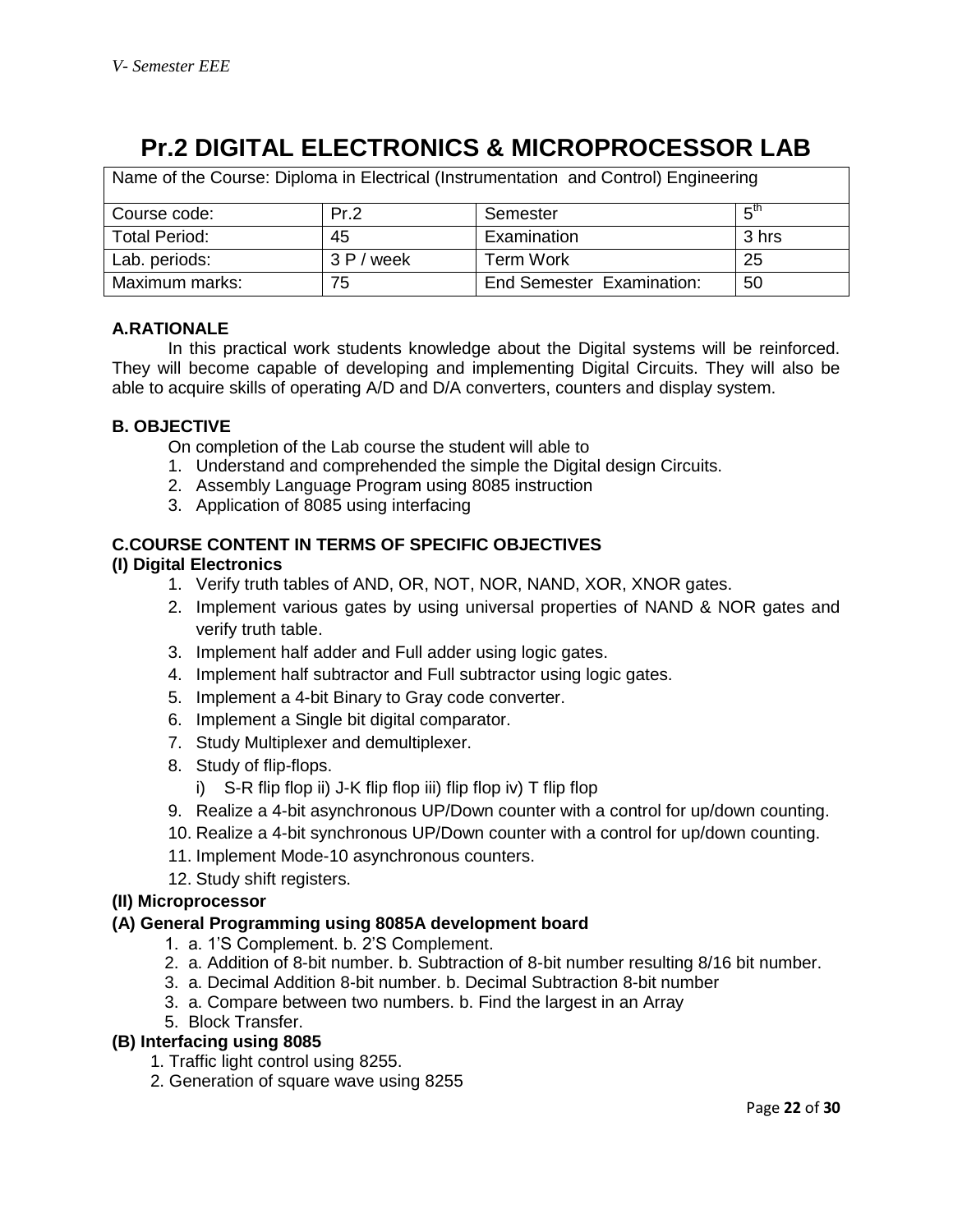*V- Semester EEE*

## **Learning Resources:**

Electronics Lab premier by Sacikala - (S. Chand)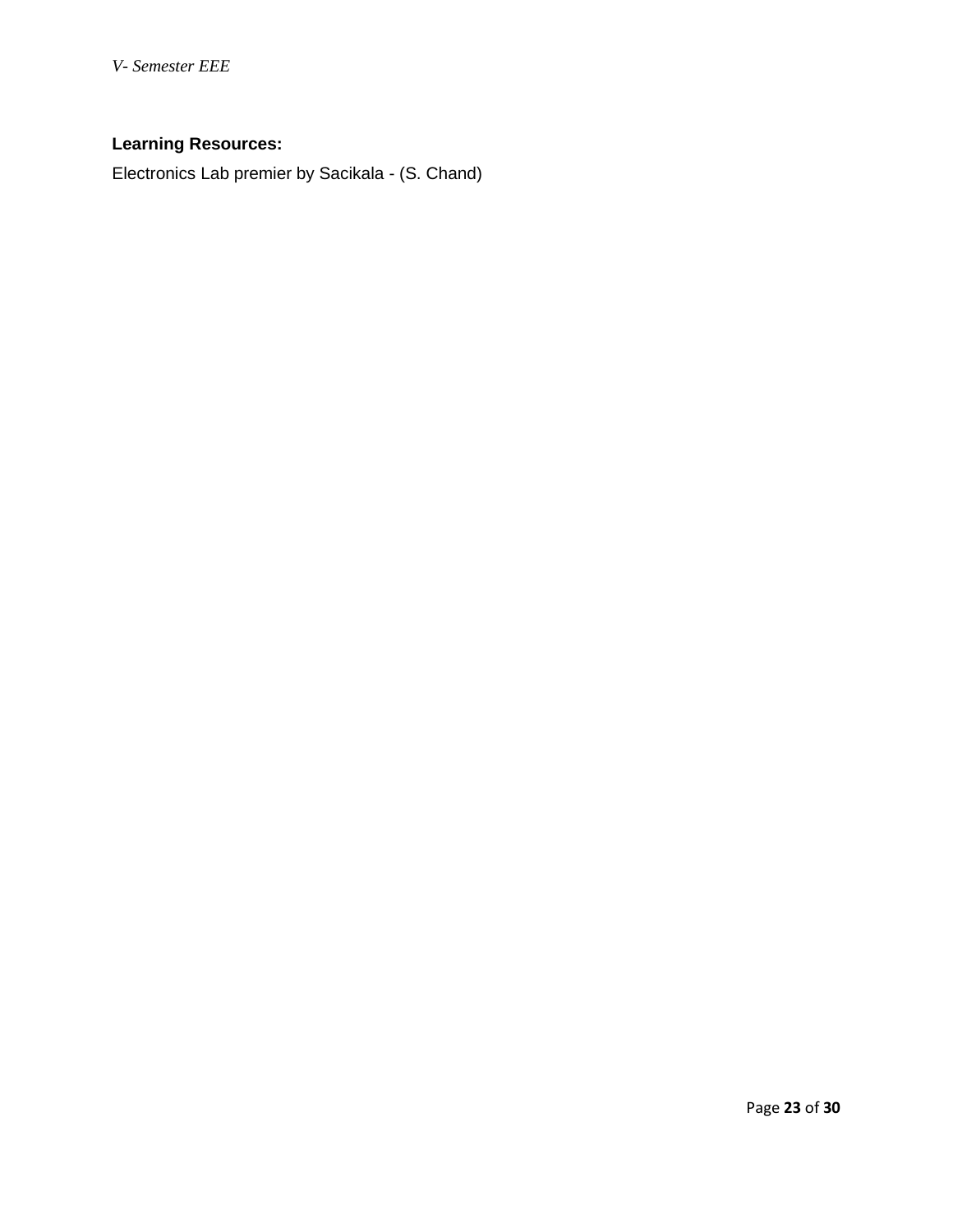| Name of the Course: Diploma in Electrical (Instrumentation and Control) Engineering |          |                                     |                 |
|-------------------------------------------------------------------------------------|----------|-------------------------------------|-----------------|
| Course code:                                                                        | Pr.3     | Semester:                           | 5 <sup>th</sup> |
| <b>Total Period:</b>                                                                | 45       | Examination:                        | 3 hrs           |
| Theory periods:                                                                     | 3 P/week | Term work:                          | 25              |
| Maximum marks:                                                                      | 50       | <b>End Semester</b><br>Examination: | 25              |

## **Pr.3 ANALOG & DIGITAL COMMUNICATION LAB**

## **A. Rationale:**

This Laboratory Is the based on Communication System based on Analog & Digital System. The students will able to test and observe various communication equipments including Transmitter & Receiver. The lab system enables students to apply many experiments and activities covers various topics in the Analog & Digital and communications systems of different types which gain the various skill in day today life.

## **B. Objectives:**

## **After completion of this course the students will be able to:**

- 1. Concept of AM transmitter & Receiver.
- 2. Concept of FM Transmitter & Receiver.
- 3. Concept of Digital (PCM/ASK/FSK/PSK)
- 4. Know super heterodyne Radio Receiver

## **C. LIST OF PRACTICAL:**

- 1. Study of AM transmitter & Detector and observe the waveform at different test point &. Determine percentage of Modulation Index of AM.
- 2. Study of FM transmitter & Detector & observe the waveform at different section.
- 3. Verify Sampling theorem & observe the waveform at different section.
- 4. Study of PCM transmitter & receiver & observe the waveform at Different section.
- 5. Study of ASK modulator & demodulator & observe the waveform at different section.
- 6. Study of FSK modulator & demodulator & observe the waveform at different section.
- 7. Study of PSK modulator & demodulator & observe the waveform at different section.
- 8. Study of Delta modulator & demodulator& observe the waveform at different section.
- 9. Study of Super heterodyne radio receiver &observe the waveform at different section& do the alignment ( self Study)
- 10. Study the principle of Stereophonic System ( self Study)
- 11. Study of MODEM and observe the waveform at different section
- 12. Mini project: The students will collect the detail specification and Catalogue of all equipment used and submit at end of session. Perform a transmitter & receiver using array modulation system.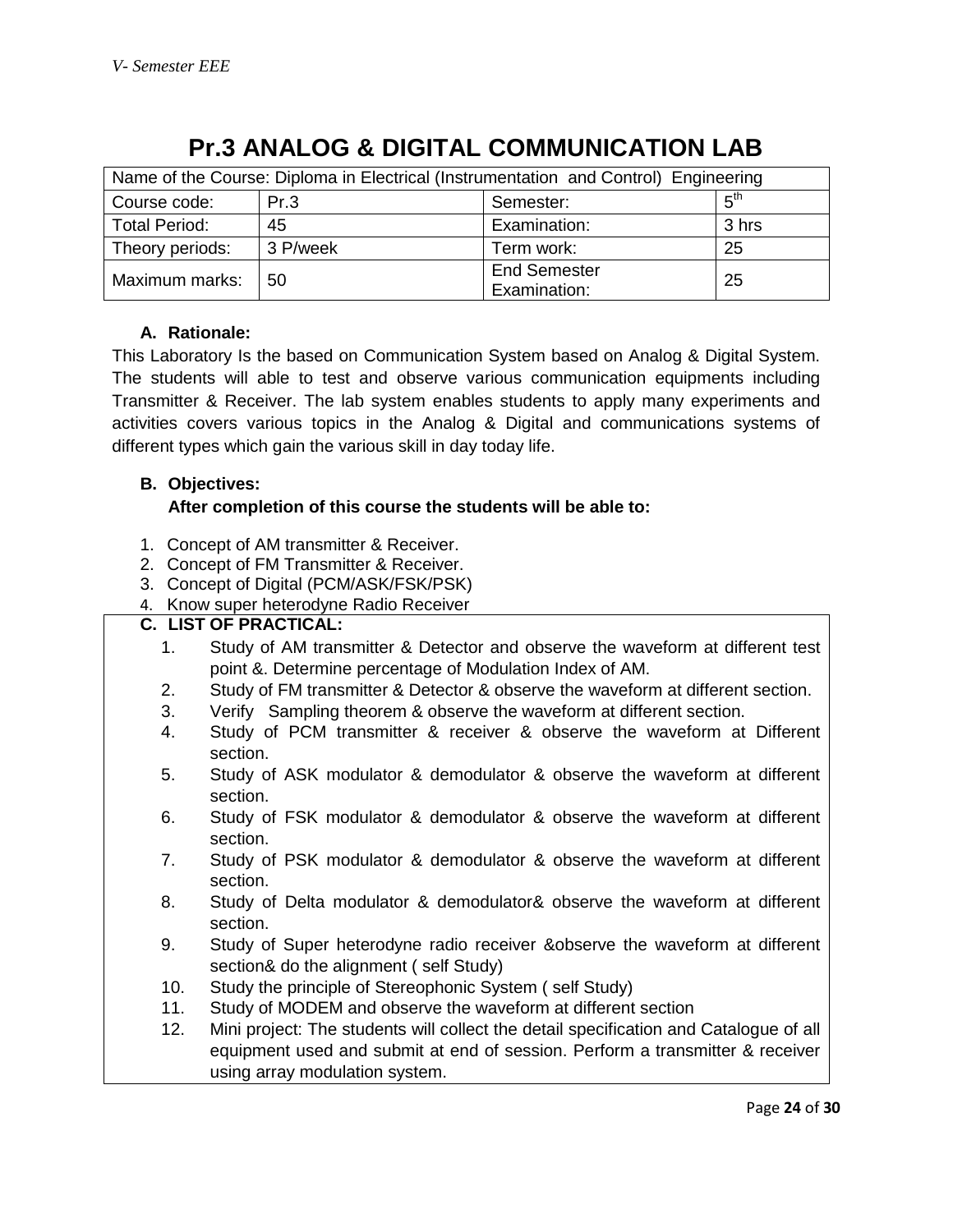*Develop programming concepts of students reference Websites: Demo lectures with power point presentations using LCD projector should be arranged to.*

## **Pr.4 WAVE PROPAGATION & COMMUNICATION ENGINEERING LAB**

| Name of the Course: Diploma in Electrical (Instrumentation and Control) Engineering |          |                                     |                 |
|-------------------------------------------------------------------------------------|----------|-------------------------------------|-----------------|
| Course code:                                                                        | Pr.4     | Semester:                           | 5 <sup>th</sup> |
| <b>Total Period:</b>                                                                | 45       | Examination:                        | 3 hrs           |
| Theory periods:                                                                     | 3 P/week | Term work:                          | 25              |
| Maximum marks:                                                                      | 50       | <b>End Semester</b><br>Examination: | -25             |

## **A. Rationale:**

On Completion of this Lab. the student get knowledge of Microwave Engineering such as Microwave components tubes & semiconductor devices. This also include transmission line trainer & antenna trainer.This Lab. has been designed for basic principle of Audio, Video & TV Engineering which includes the study of Colour TV receiver, CC TV & different section including fault finding. To introduce the concepts of analogue communication systems. 2. To equip students with various issues related to analogue communication such as modulation, demodulation, transmitters and receivers and noise performance.

## **B. Objectives:**

## **After undergoing this course, the student will be able to:**

- Know Microwave Trainer.
- Transmission Line Trainer.
- Wave Propagation Trainer.
- Antenna trainer
	- o Study the different section of colour TV.
	- o Study the section of CC TV
	- o Concept of Audio recording

## **Skills to be developed:**

Intellectual Skills:

- 1. Identification and selection of components.
- 2. Interpretation of circuits.
- 3. Understand working of Regulated dc power supply.

Motor skills:

- 1. Ability to draw the circuits.
- 2. Ability to measure various parameters.
- 3. Ability to test the components using multimeter /testing equipment

## **C. LIST OF PRACTICAL: ( Any 11 including sl no-13 & 14)**

- 1. Study the Antenna Trainer for different type of Antenna & find its gain.
- 2. Draw the radiation pattern & find the characteristics of antenna (Yagi,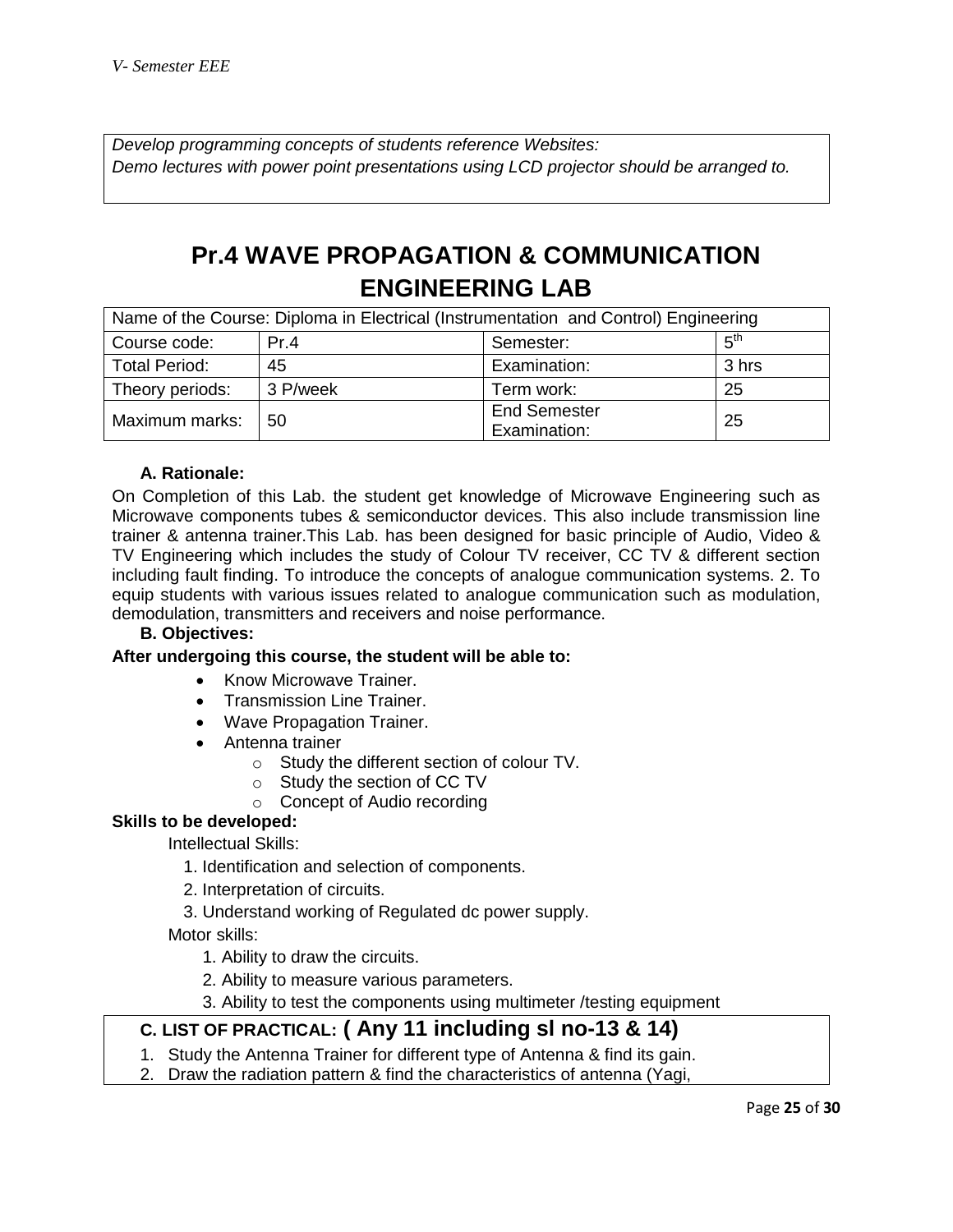Horn,Rombus,Dipole)

- 3. Draw the waveform of different lobe of different Antennas using antenna trainer
- 4. Find the Standing Wave ratio (Open & Short Circuit) & different losses in Transmission line
- 5. To study different types of Microwave components.
- 6. Measure VSWR of different types of load (Matched, Open, Shorted) using Microwave test bench.
- 7. Measurement of microwave power using power meter
- 8. Set up & installation of Dish TV
- 9. Study the SMPS section and find out load & line regulation.
- 10. Study the basic common faults in LED TV.
- 11. Connect the cable TV, HD TV & CCTV using Digital camera & Colour TV monitor & observe the output.
- 12. Study basic principle of Flat screen picture tubes, LCD /LED.
- 13. Mini Project on above to Assembly Mono chrome/Colour TV set and detects its fault at different section. Connection of LCD/LED TV /HD TV with LCD/Computer and concept of HDMI &VGA cable( installation of Smart TV)- **any one**
- 14. Study & visit the Microwave Station/ TV Transmitter/Radio Transmitter & prepare a Project Report.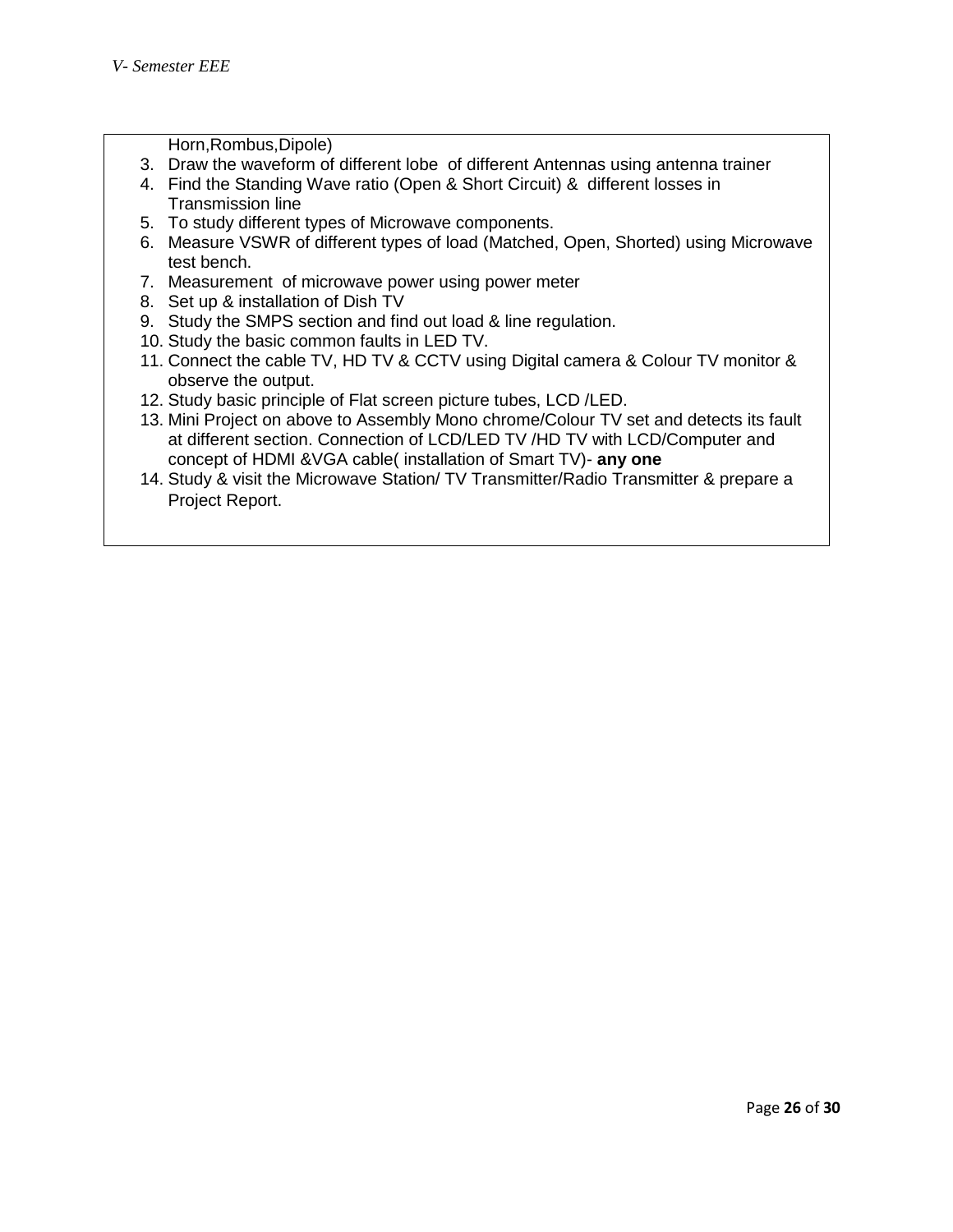| Name of the Course: Diploma in Electrical (Instrumentation and Control) Engineering |            |             |                 |
|-------------------------------------------------------------------------------------|------------|-------------|-----------------|
| Course code:                                                                        | Pr.5       | Semester    | $F^{\text{th}}$ |
| Total Period:                                                                       | 45         | Examination | 3 hrs           |
| Lab. periods:                                                                       | 3 P / week | Sessional   | 25              |
| Maximum marks:                                                                      | 25         |             |                 |

## **Pr.5 PROJECT Phase- I**

## **A. RATIONALE**

Students' Project Work aims at developing innovative skills in the students whereby they apply the knowledge and skills gained through the course covered in many subjects and Labs, by undertaking a project. The individual students have different aptitudes and strengths. Project work, therefore, should match the individual strengths of students. The prime emphasis of the project work is to understand and apply the basic knowledge of the principles of Electrical & Electronics engineering and practices in real life situations, so as to participate and manage a large Electrical & Electronics engineering projects and /or appropriate Hardware with embedded software in future. Project shall spread over  $5<sup>th</sup>$  and  $6<sup>th</sup>$  Semester. Part of the Project covered in 5<sup>th</sup> Semester shall be named as Project Phase-I and balance portion to be covered in 6<sup>th</sup> Semester shall be named as Project Phase-II.

## **B. OBJECTIVES**

After undergoing the Project Work, the student will be able to:

- Implement the theoretical and practical knowledge and skills gained through various subjects/courses into an application suitable for a real practical working environment, preferably in an industrial environment.
- Develop software packages or applications and implement these for the actual needs of the community/industry.
- Identify and contrast gap between the technological knowledge acquired through curriculum and the actual industrial need and to compensate it by acquiring additional knowledge as required.
- Carry out cooperative learning through synchronous guided discussions within the class in key areas, asynchronous document sharing and discussions, as well as prepare collaborative edition of the final project report.
- Field computing and to achieve real life experience in software/hardware design.

## **C. GENERAL GUIDELINES**

The individual students have different aptitudes and strengths. Project work, therefore, should match the strengths of students. For this purpose, students should be asked to identify the type of project work, they would like to execute. The activity of problem identification should begin well in advance (right from beginning of  $5<sup>th</sup>$  semester). Students should be allotted a problem of interest to him/her as a project work. It is also essential that the faculty of the respective department may have a brainstorming session to identify suitable project assignments for their students. The project assignment can be individual assignment or a group assignment. Preferably there should not be more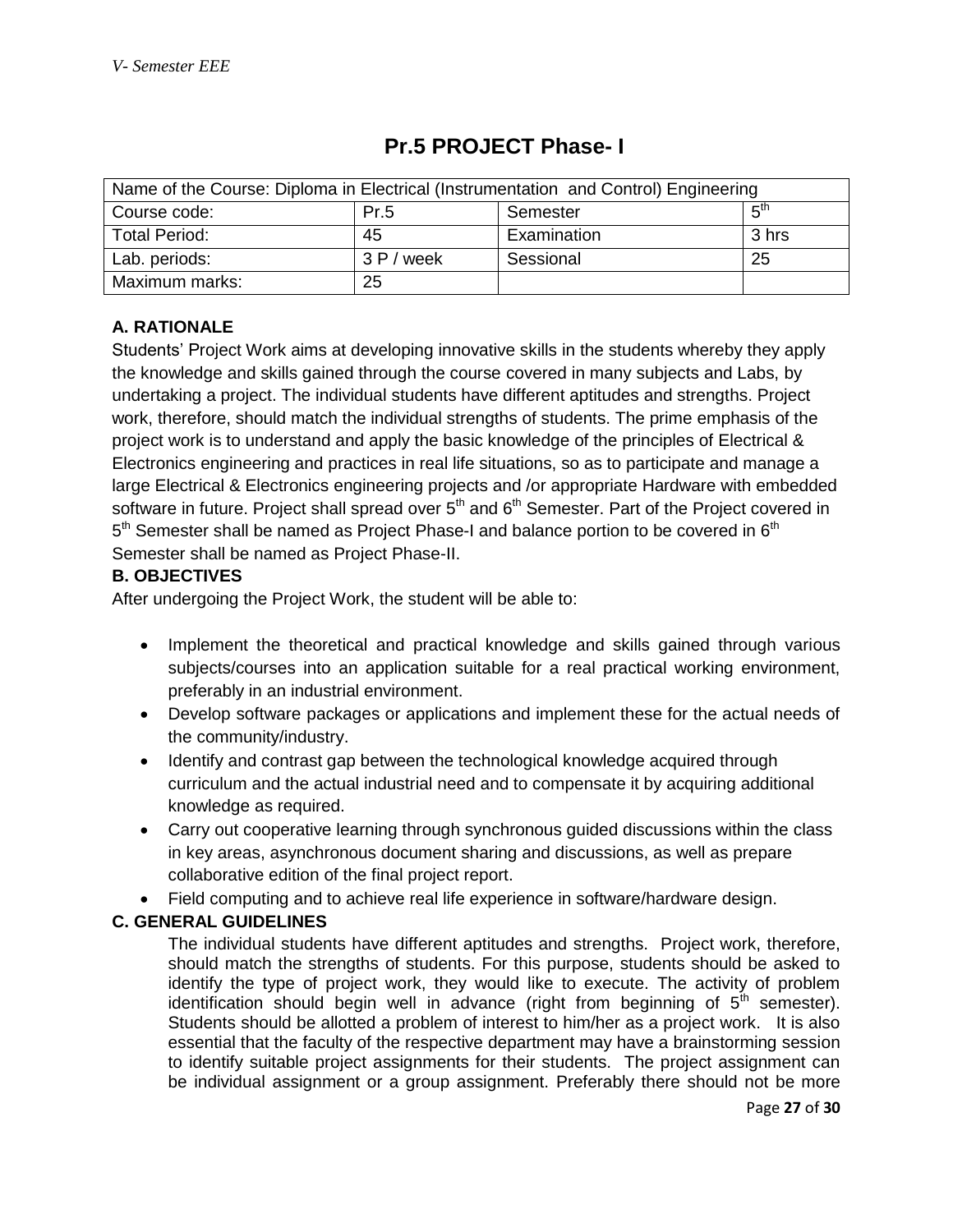than 5 students if the project work is given to a group. The project work identified in collaboration with industry should be preferred.

Following are the broad suggestive areas of project work

- $\checkmark$  Speed control techniques using thyristor.
- $\checkmark$  Battery design & its maintenance.
- $\checkmark$  Energy management Techniques.
- $\checkmark$  Dynamic models of Electrical machine.
- $\checkmark$  Solar based cooker, lamp, water heater etc. & Solar operated vehicles.
- $\checkmark$  Remote control operated Electrical devices.
- $\checkmark$  Advanced energy meter.
- $\checkmark$  Design of Illumination techniques using advanced luminaries etc.
- $\checkmark$  Dynamic models of Electrical Machine.
- $\checkmark$  PLC & Microprocessor based project.
- $\checkmark$  Any other related area found worth.

A suggestive criterion for assessing student performance by the external (preferably person from industry) and internal (teacher) examiner is given in table below:

| SI. No. | <b>Performance Criteria</b>              |
|---------|------------------------------------------|
|         |                                          |
|         |                                          |
| 1.      | Selection of project assignment          |
| 2.      | Planning and execution of considerations |
| 3.      | Quality of performance                   |
| 4.      | Providing solution of the problems or    |
|         | production of final product              |
| 5.      | Sense of responsibility                  |
| 6.      | Self-expression/communication/           |
|         | <b>Presentation skills</b>               |
| 7.      | Interpersonal skills/human relations     |
| 8.      | <b>Report writing skills</b>             |
| 9.      | Viva voce                                |

The teachers are free to evolve other criteria of assessment, depending upon the type of project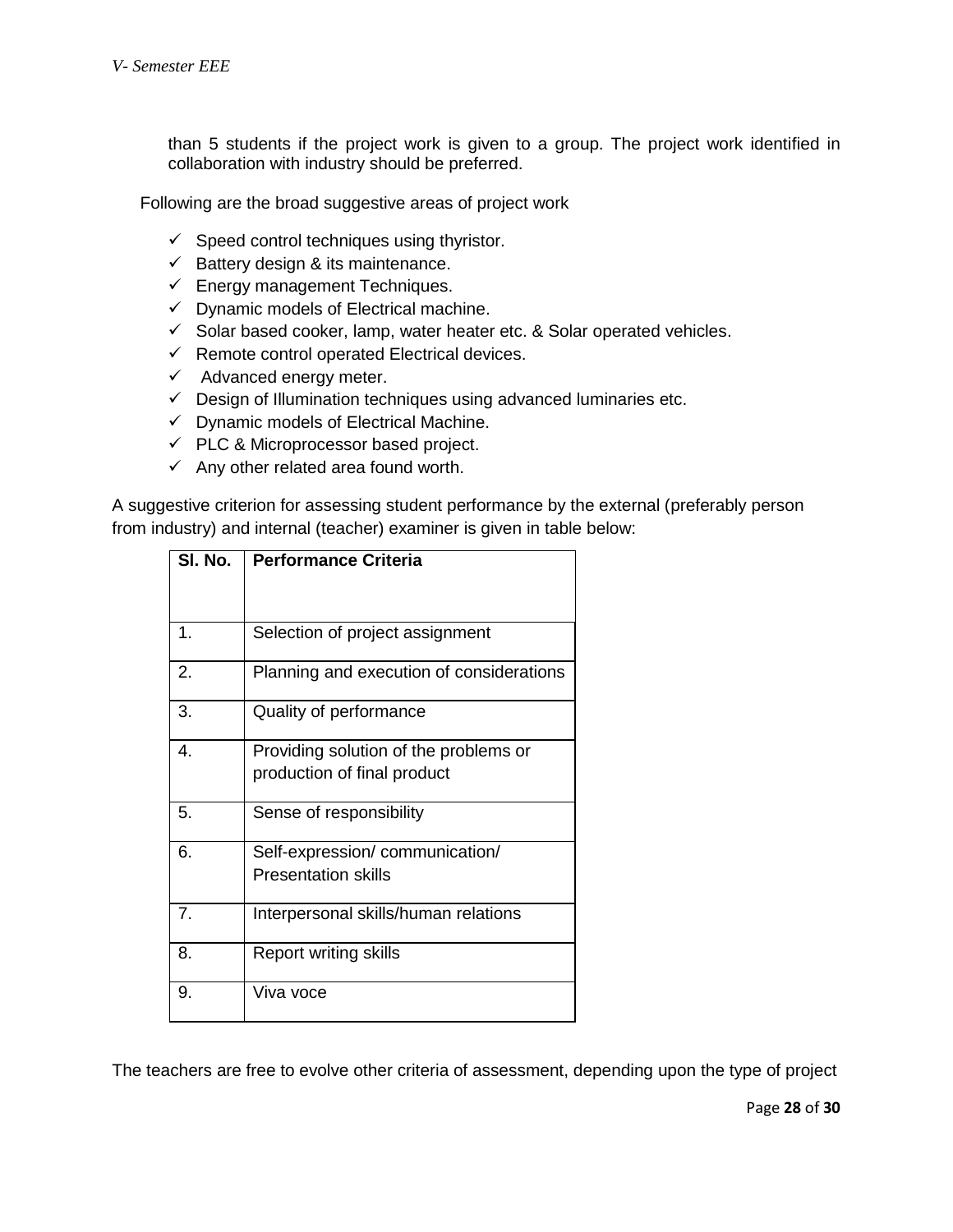work.

It is proposed that the institute may organize an annual exhibition of the project work done by the students and invite leading Industrial organizations to such an exhibition.

## **D. PROJECT PHASE-I AND PHASE-II**

The Project work duration shall cover two semesters  $(5<sup>th</sup>$  and  $6<sup>th</sup>$  sem). The Grouping of students, selection of Project, assignment of Project Guide to the Group shall be done in the beginning of  $5<sup>th</sup>$  sem under Project Phase-I. The students may be allowed to study literature, any existing system and then define the Problem/objective of the Project. Requirements specification, Circuit Diagram with brief description and Design of the system have to be complete in Phase-I. Preliminary analysis/modelling/simulation/experiment/feasibility can also begin in this phase. Project Milestones are to be set so that progress can be tracked. In Phase-II Design, Testing, Documentation have to be complete. Project Report have to be complete in Phase-II. All Project reports should be organized uniformly in proper order, irrespective of group. Teacher Guides can make suitable alteration in the schedule. It is preferable to have one presentation at the end of Phase-I to mark to progress and also to judge whether the Project is moving in right direction as per the objective of the Project.